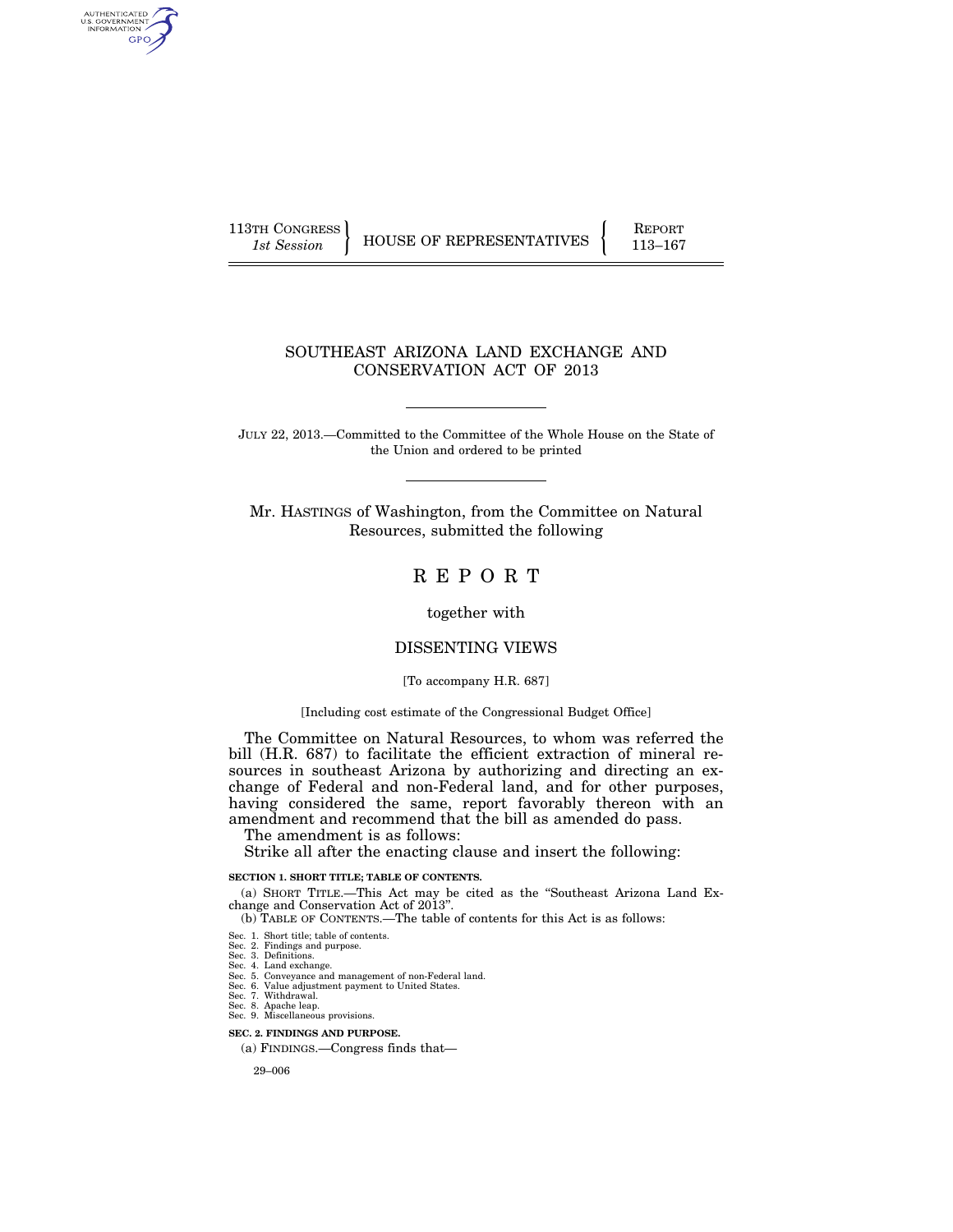(1) the land exchange furthers public objectives referenced in section 206 of the Federal Land Policy and Management Act of 1976 (43 U.S.C. 1716) including—

(A) promoting significant job and other economic opportunities in a part of the State of Arizona that has a long history of mining, but is currently experiencing high unemployment rates and economic difficulties;

(B) facilitating the development of a world-class domestic copper deposit capable of meeting a significant portion of the annual United States demand for this strategic and important mineral, in an area which has already been subject to mining operations;

(C) significantly enhancing Federal, State, and local revenue collections in a time of severe governmental budget shortfalls;

(D) securing Federal ownership and protection of land with significant fish and wildlife, recreational, scenic, water, riparian, cultural, and other public values;

(E) assisting more efficient Federal land management via Federal acquisition of land for addition to the Las Cienegas and San Pedro National Conservation Areas, and to the Tonto and Coconino National Forests;

(F) providing opportunity for community expansion and economic diversification adjacent to the towns of Superior, Miami, and Globe, Arizona; and (G) protecting the cultural resources and other values of the Apache Leap escarpment located near Superior, Arizona; and

(2) the land exchange is, therefore, in the public interest.

(b) PURPOSE.—It is the purpose of this Act to authorize, direct, facilitate, and expedite the exchange of land between Resolution Copper and the United States.

#### **SEC. 3. DEFINITIONS.**

In this Act:

(1) APACHE LEAP.—The term ''Apache Leap'' means the approximately 807 acres of land depicted on the map entitled ''Southeast Arizona Land Exchange and Conservation Act of 2013–Apache Leap'' and dated February 2013.

(2) FEDERAL LAND.—The term ''Federal land'' means the approximately 2,422 acres of land located in Pinal County, Arizona, depicted on the map entitled ''Southeast Arizona Land Exchange and Conservation Act of 2013–Federal Parcel–Oak Flat'' and dated February 2013.

(3) INDIAN TRIBE.—The term ''Indian tribe'' has the meaning given the term in section 4 of the Indian Self-Determination and Education Assistance Act (25 U.S.C. 450b).

(4) NON-FEDERAL LAND.—The term ''non-Federal land'' means the parcels of land owned by Resolution Copper that are described in section 5(a) and, if necessary to equalize the land exchange under section 4, section  $4(e)(2)(A)(i)$ .

(5) OAK FLAT CAMPGROUND.—The term ''Oak Flat Campground'' means the approximately 50 acres of land comprising approximately 16 developed campsites depicted on the map entitled ''Southeast Arizona Land Exchange and Conservation Act of 2013–Oak Flat Campground'' and dated February 2013.

(6) OAK FLAT WITHDRAWAL AREA.—The term ''Oak Flat Withdrawal Area'' means the approximately 760 acres of land depicted on the map entitled ''Southeast Arizona Land Exchange and Conservation Act of 2013–Oak Flat Withdrawal Area'' and dated February 2013.

(7) RESOLUTION COPPER.—The term ''Resolution Copper'' means Resolution Copper Mining, LLC, a Delaware limited liability company, including any successor, assign, affiliate, member, or joint venturer of Resolution Copper Mining, LLC.

(8) SECRETARY.—The term ''Secretary'' means the Secretary of Agriculture.

(9) STATE.—The term ''State'' means the State of Arizona.

(10) TOWN.—The term ''Town'' means the incorporated town of Superior, Arizona.

#### **SEC. 4. LAND EXCHANGE.**

(a) IN GENERAL.—Subject to the provisions of this Act, if Resolution Copper offers to convey to the United States all right, title, and interest of Resolution Copper in and to the non-Federal land, the Secretary is authorized and directed to convey to Resolution Copper, all right, title, and interest of the United States in and to the Federal land.

(b) CONDITIONS ON ACCEPTANCE.—Title to any non-Federal land conveyed by Resolution Copper to the United States under this Act shall be in a form that—

(1) is acceptable to the Secretary, for land to be administered by the Forest Service and the Secretary of the Interior, for land to be administered by the Bureau of Land Management; and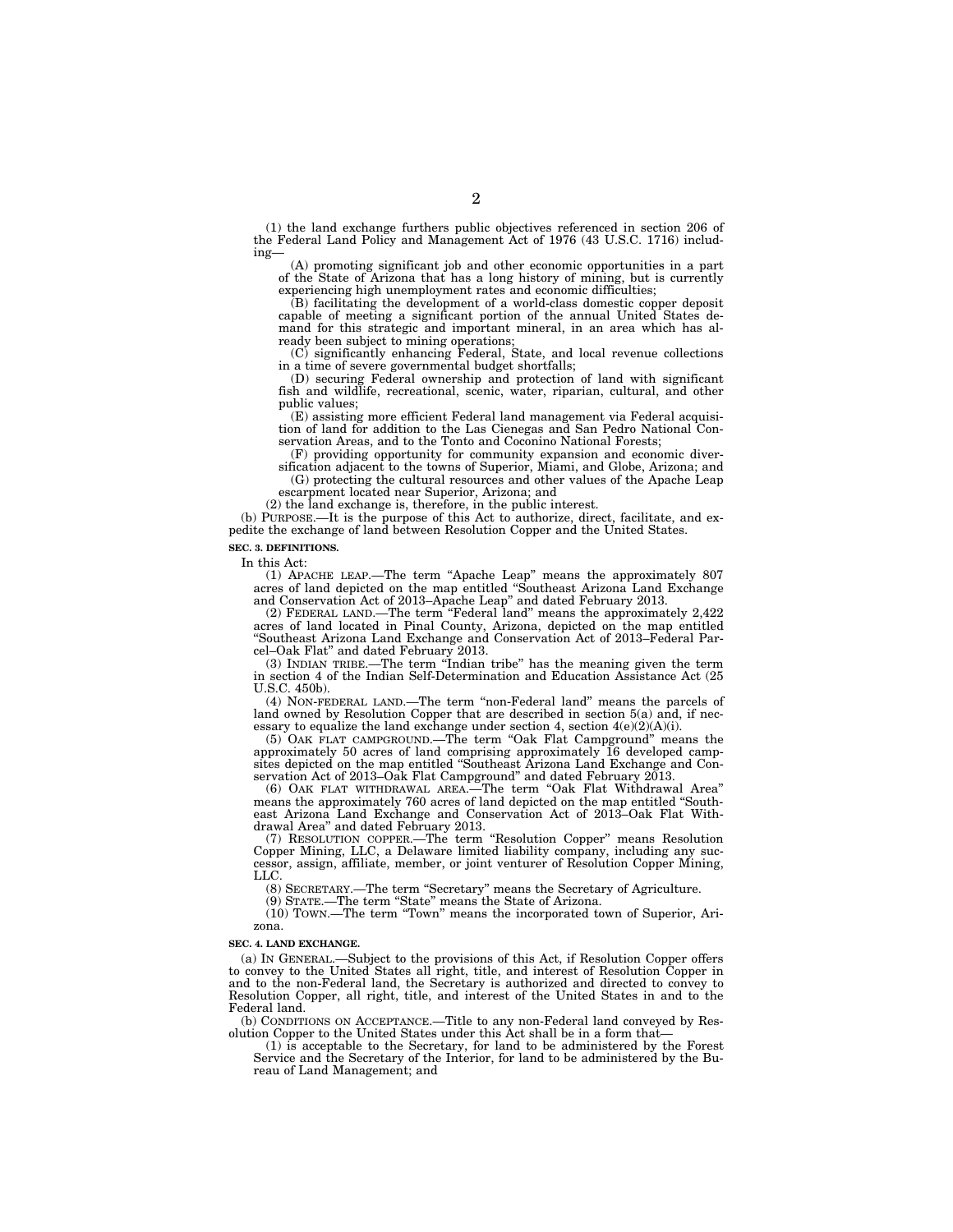(2) conforms to the title approval standards of the Attorney General of the United States applicable to land acquisitions by the Federal Government. (c) CONSULTATION WITH INDIAN TRIBES.—If not undertaken prior to enactment of

this Act, within 30 days of the date of enactment of this Act, the Secretary shall engage in government-to-government consultation with affected Indian tribes con-cerning issues related to the land exchange, in accordance with applicable laws (including regulations).<br>(d) APPRAISALS.—

(1) IN GENERAL.—As soon as practicable after the date of enactment of this Act, the Secretary and Resolution Copper shall select an appraiser to conduct appraisals of the Federal land and non-Federal land in compliance with the requirements of section 254.9 of title 36, Code of Federal Regulations.

(2) REQUIREMENTS.— (A) IN GENERAL.—Except as provided in subparagraph (B), an appraisal prepared under this subsection shall be conducted in accordance with na-

tionally recognized appraisal standards, including— (i) the Uniform Appraisal Standards for Federal Land Acquisitions; and

(ii) the Uniform Standards of Professional Appraisal Practice.

(B) FINAL APPRAISED VALUE.—After the final appraised values of the Fed-eral land and non-Federal land are determined and approved by the Secretary, the Secretary shall not be required to reappraise or update the final appraised value—

(i) for a period of 3 years beginning on the date of the approval by the Secretary of the final appraised value; or

(ii) at all, in accordance with section 254.14 of title 36, Code of Federal Regulations (or a successor regulation), after an exchange agreement is entered into by Resolution Copper and the Secretary.

(C) IMPROVEMENTS.—Any improvements made by Resolution Copper prior to entering into an exchange agreement shall not be included in the appraised value of the Federal land.

(D) PUBLIC REVIEW.—Before consummating the land exchange under this Act, the Secretary shall make the appraisals of the land to be exchanged (or a summary thereof) available for public review.

(3) APPRAISAL INFORMATION.—The appraisal prepared under this subsection shall include a detailed income capitalization approach analysis of the market value of the Federal land which may be utilized, as appropriate, to determine the value of the Federal land, and shall be the basis for calculation of any payment under section 6.

(e) EQUAL VALUE LAND EXCHANGE.—

(1) IN GENERAL.—The value of the Federal land and non-Federal land to be exchanged under this Act shall be equal or shall be equalized in accordance with this subsection.

(2) SURPLUS OF FEDERAL LAND VALUE.—

(A) IN GENERAL.—If the final appraised value of the Federal land exceeds the value of the non-Federal land, Resolution Copper shall—

(i) convey additional non-Federal land in the State to the Secretary or the Secretary of the Interior, consistent with the requirements of this Act and subject to the approval of the applicable Secretary;

(ii) make a cash payment to the United States; or

(iii) use a combination of the methods described in clauses (i) and (ii), as agreed to by Resolution Copper, the Secretary, and the Secretary of the Interior.

(B) AMOUNT OF PAYMENT.—The Secretary may accept a payment in excess of 25 percent of the total value of the land or interests conveyed, notwithstanding section 206(b) of the Federal Land Policy and Management Act of 1976 (43 U.S.C. 1716(b)).

(C) DISPOSITION AND USE OF PROCEEDS.—Any amounts received by the United States under this subparagraph shall be deposited in the fund established under Public Law 90–171 (commonly known as the "Sisk Act"; 16 U.S.C. 484a) and shall be made available, in such amounts as are provided in advance in appropriation Acts, to the Secretary for the acquisition of land for addition to the National Forest System.

(3) SURPLUS OF NON-FEDERAL LAND.—If the final appraised value of the non-Federal land exceeds the value of the Federal land—

(A) the United States shall not make a payment to Resolution Copper to equalize the value; and

(B) the surplus value of the non-Federal land shall be considered to be a donation by Resolution Copper to the United States.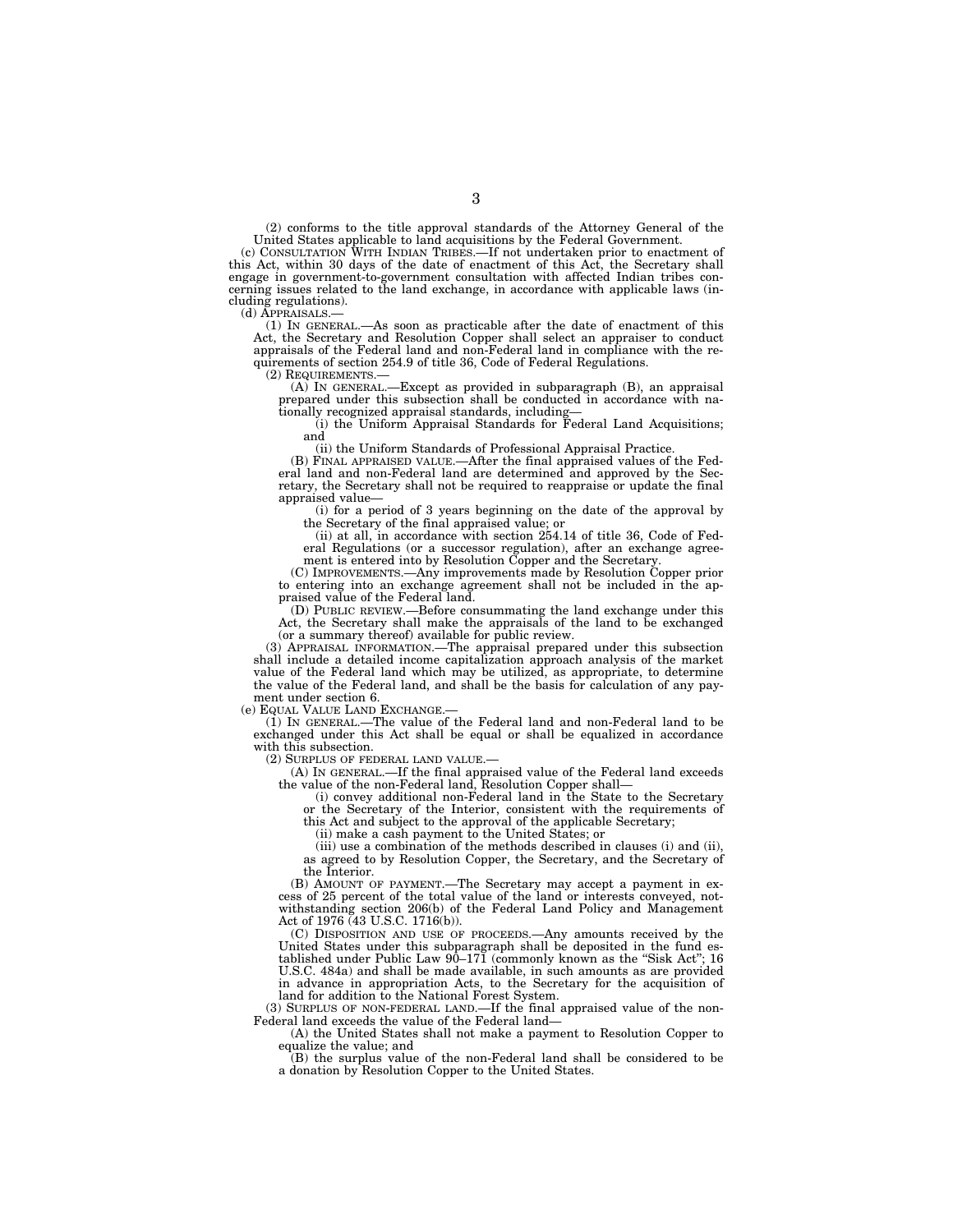(f) OAK FLAT WITHDRAWAL AREA.—

(1) PERMITS.—Subject to the provisions of this subsection and notwithstanding any withdrawal of the Oak Flat Withdrawal Area from the mining, mineral leasing, or public land laws, the Secretary, upon enactment of this Act, shall issue to Resolution Copper—

 $(A)$  if so requested by Resolution Copper, within 30 days of such request, a special use permit to carry out mineral exploration activities under the Oak Flat Withdrawal Area from existing drill pads located outside the Area, if the activities would not disturb the surface of the Area; and

(B) if so requested by Resolution Copper, within 90 days of such request, a special use permit to carry out mineral exploration activities within the Oak Flat Withdrawal Area (but not within the Oak Flat Campground), if the activities are conducted from a single exploratory drill pad which is located to reasonably minimize visual and noise impacts on the Campground.

(2) CONDITIONS.—Any activities undertaken in accordance with this subsection shall be subject to such reasonable terms and conditions as the Secretary may require.

(3) TERMINATION.—The authorization for Resolution Copper to undertake mineral exploration activities under this subsection shall remain in effect until the Oak Flat Withdrawal Area land is conveyed to Resolution Copper in accordance with this Act.

(g) COSTS.—As a condition of the land exchange under this Act, Resolution Copper shall agree to pay, without compensation, all costs that are-

(1) associated with the land exchange and any environmental review document under subsection (j); and

(2) agreed to by the Secretary.

(h) USE OF FEDERAL LAND.—The Federal land to be conveyed to Resolution Copper under this Act shall be available to Resolution Copper for mining and related activities subject to and in accordance with applicable Federal, State, and local laws pertaining to mining and related activities on land in private ownership.

(i) INTENT OF CONGRESS.—It is the intent of Congress that the land exchange directed by this Act shall be consummated not later than one year after the date of enactment of this Act.

(j) ENVIRONMENTAL COMPLIANCE.—Compliance with the requirements of the National Environmental Policy Act of 1969 (42 U.S.C. 4321 et seq.) under this Act shall be as follows:

(1) Prior to commencing production in commercial quantities of any valuable mineral from the Federal land conveyed to Resolution Copper under this Act (except for any production from exploration and mine development shafts, adits, and tunnels needed to determine feasibility and pilot plant testing of commercial production or to access the ore body and tailing deposition areas), Resolution Copper shall submit to the Secretary a proposed mine plan of operations.

(2) The Secretary shall, within 3 years of such submission, complete preparation of an environmental review document in accordance with section 102(2) of the National Environmental Policy Act of 1969 (42 U.S.C. 4322(2)) which shall be used as the basis for all decisions under applicable Federal laws, rules and regulations regarding any Federal actions or authorizations related to the proposed mine and mine plan of operations of Resolution Copper, including the construction of associated power, water, transportation, processing, tailings, waste dump, and other ancillary facilities.

#### **SEC. 5. CONVEYANCE AND MANAGEMENT OF NON-FEDERAL LAND.**

(a) CONVEYANCE.—On receipt of title to the Federal land, Resolution Copper shall simultaneously convey—

(1) to the Secretary, all right, title, and interest that the Secretary determines to be acceptable in and to—

(A) the approximately 147 acres of land located in Gila County, Arizona, depicted on the map entitled ''Southeast Arizona Land Exchange and Conservation Act of 2013–Non-Federal Parcel–Turkey Creek'' and dated February 2013;

(B) the approximately 148 acres of land located in Yavapai County, Arizona, depicted on the map entitled ''Southeast Arizona Land Exchange and Conservation Act of 2013–Non-Federal Parcel–Tangle Creek'' and dated February 2013;

(C) the approximately 149 acres of land located in Maricopa County, Arizona, depicted on the map entitled ''Southeast Arizona Land Exchange and Conservation Act of 2013–Non-Federal Parcel–Cave Creek'' and dated February 2013;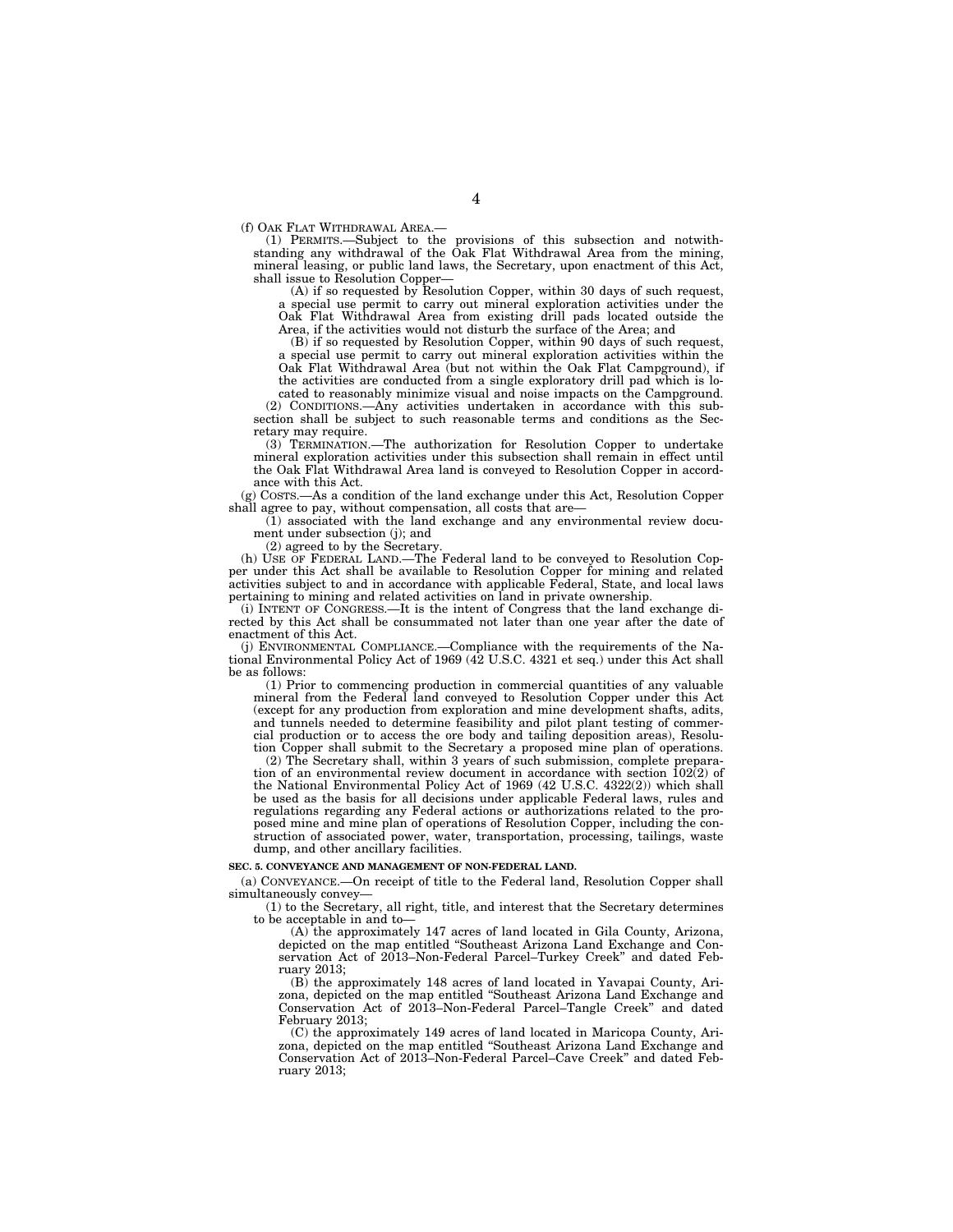(D) the approximately 640 acres of land located in Coconino County, Arizona, depicted on the map entitled ''Southeast Arizona Land Exchange and Conservation Act of 2013–Non-Federal Parcel–East Clear Creek'' and dated February 2013; and

(E) the approximately 110 acres of land located in Pinal County, Arizona, depicted on the map entitled ''Southeast Arizona Land Exchange and Conservation Act of 2013–Apache Leap South End'' and dated February 2013; and

(2) to the Secretary of the Interior, all right, title, and interest that the Secretary of the Interior determines to be acceptable in and to—

(A) the approximately 3,050 acres of land located in Pinal County, Arizona, identified as ''Lands to DOI'' as generally depicted on the map entitled ''Southeast Arizona Land Exchange and Conservation Act of 2013–Non-Federal Parcel–Lower San Pedro River'' and dated February 2013;

(B) the approximately 160 acres of land located in Gila and Pinal Counties, Arizona, identified as ''Lands to DOI'' as generally depicted on the map entitled ''Southeast Arizona Land Exchange and Conservation Act of 2013– Non-Federal Parcel–Dripping Springs'' and dated February 2013; and

(C) the approximately 940 acres of land located in Santa Cruz County, Arizona, identified as ''Lands to DOI'' as generally depicted on the map entitled ''Southeast Arizona Land Exchange and Conservation Act of 2013– Non-Federal Parcel–Appleton Ranch'' and dated February 2013.

(b) MANAGEMENT OF ACQUIRED LAND.

(1) LAND ACQUIRED BY THE SECRETARY.—

(A) IN GENERAL.—Land acquired by the Secretary under this Act shall—

(i) become part of the national forest in which the land is located; and (ii) be administered in accordance with the laws applicable to the National Forest System.

(B) BOUNDARY REVISION.—On the acquisition of land by the Secretary under this Act, the boundaries of the national forest shall be modified to reflect the inclusion of the acquired land.

(C) LAND AND WATER CONSERVATION FUND.—For purposes of section 7 of the Land and Water Conservation Fund Act of 1965 (16 U.S.C. 4601–9), the boundaries of a national forest in which land acquired by the Secretary is located shall be deemed to be the boundaries of that forest as in existence on January 1, 1965.

(2) LAND ACQUIRED BY THE SECRETARY OF THE INTERIOR.—

(A) SAN PEDRO NATIONAL CONSERVATION AREA.—

(i) IN GENERAL.—The land acquired by the Secretary of the Interior under subsection  $(a)(2)(A)$  shall be added to, and administered as part of, the San Pedro National Conservation Area in accordance with the laws (including regulations) applicable to the Conservation Area.

(ii) MANAGEMENT PLAN.—Not later than 2 years after the date on which the land is acquired, the Secretary of the Interior shall update the management plan for the San Pedro National Conservation Area to reflect the management requirements of the acquired land.

(B) DRIPPING SPRINGS.—Land acquired by the Secretary of the Interior under subsection  $(a)(2)(B)$  shall be managed in accordance with the Federal Land Policy and Management Act of 1976 (43 U.S.C. 1701 et seq.) and applicable land use plans.

(C) LAS CIENEGAS NATIONAL CONSERVATION AREA.—Land acquired by the Secretary of the Interior under subsection (a)(2)(C) shall be added to, and administered as part of, the Las Cienegas National Conservation Area in accordance with the laws (including regulations) applicable to the Conservation Area.

(c) SURRENDER OF RIGHTS.—In addition to the conveyance of the non-Federal land to the United States under this Act, and as a condition of the land exchange, Resolution Copper shall surrender to the United States, without compensation, the rights held by Resolution Copper under the mining laws and other laws of the United States to commercially extract minerals under Apache Leap.

#### **SEC. 6. VALUE ADJUSTMENT PAYMENT TO UNITED STATES.**

(a) ANNUAL PRODUCTION REPORTING.—

(1) REPORT REQUIRED.—As a condition of the land exchange under this Act, Resolution Copper shall submit to the Secretary of the Interior an annual report indicating the quantity of locatable minerals produced during the preceding calendar year in commercial quantities from the Federal land conveyed to Resolution Copper under section 4. The first report is required to be submitted not later than February 15 of the first calendar year beginning after the date of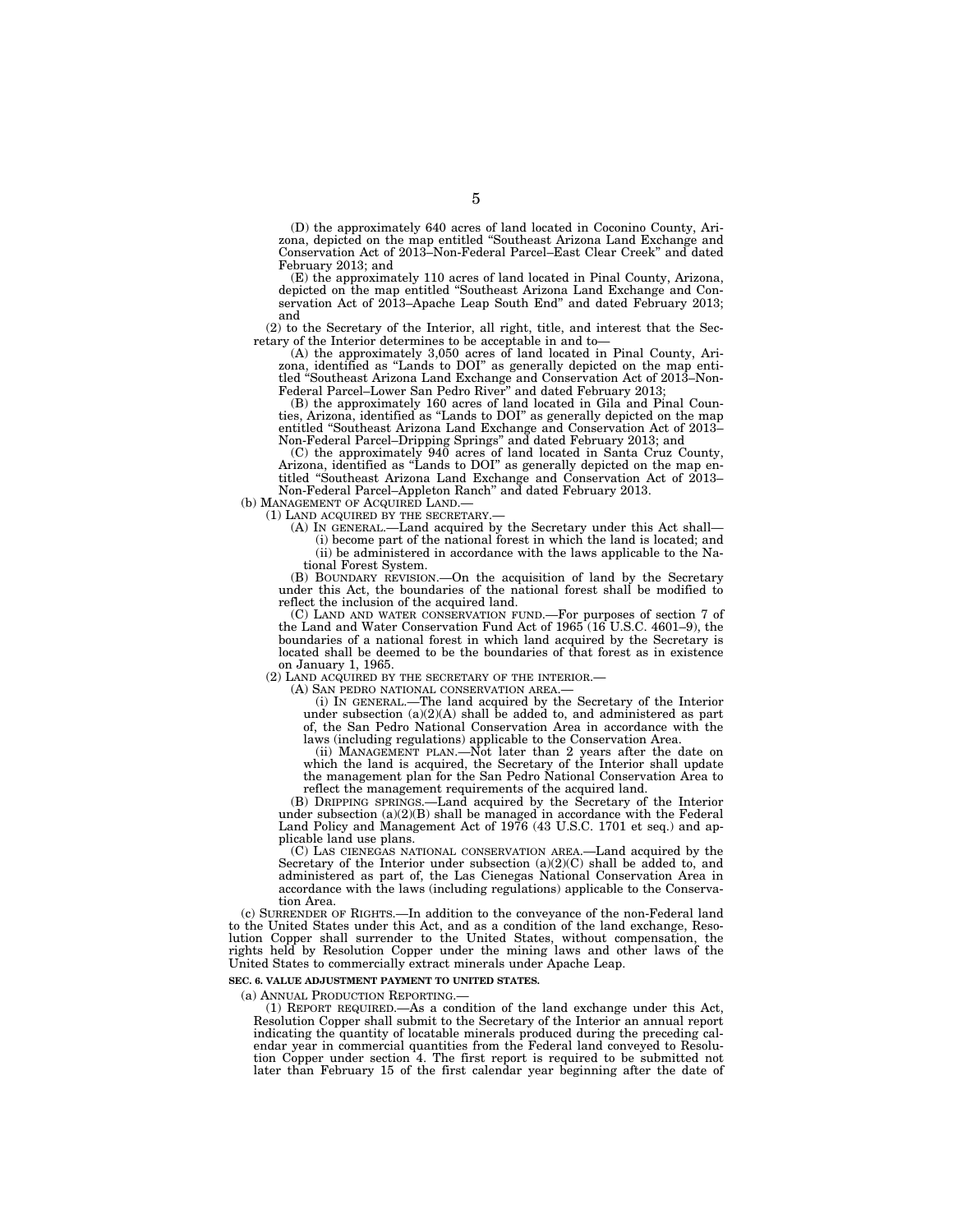commencement of production of valuable locatable minerals in commercial quantities from such Federal land. The reports shall be submitted February 15 of each calendar year thereafter.

(2) SHARING REPORTS WITH STATE.—The Secretary shall make each report received under paragraph (1) available to the State.

(3) REPORT CONTENTS.—The reports under paragraph (1) shall comply with any recordkeeping and reporting requirements prescribed by the Secretary or required by applicable Federal laws in effect at the time of production.

(b) PAYMENT ON PRODUCTION.—If the cumulative production of valuable locatable minerals produced in commercial quantities from the Federal land conveyed to Resolution Copper under section 4 exceeds the quantity of production of locatable minerals from the Federal land used in the income capitalization approach analysis prepared under section 4(d), Resolution Copper shall pay to the United States, by not later than March 15 of each applicable calendar year, a value adjustment payment for the quantity of excess production at the same rate assumed for the income capitalization approach analysis prepared under section 4(d).

(c) STATE LAW UNAFFECTED.—Nothing in this section modifies, expands, diminishes, amends, or otherwise affects any State law relating to the imposition, application, timing, or collection of a State excise or severance tax.

(d) USE OF FUNDS.—

(1) SEPARATE FUND.—All funds paid to the United States under this section shall be deposited in a special fund established in the Treasury and shall be available, in such amounts as are provided in advance in appropriation Acts, to the Secretary and the Secretary of the Interior only for the purposes authorized by paragraph (2).

(2) AUTHORIZED USE.—Amounts in the special fund established pursuant to paragraph (1) shall be used for maintenance, repair, and rehabilitation projects for Forest Service and Bureau of Land Management assets.

#### **SEC. 7. WITHDRAWAL.**

Subject to valid existing rights, Apache Leap and any land acquired by the United States under this Act are withdrawn from all forms of—

(1) entry, appropriation, or disposal under the public land laws;

(2) location, entry, and patent under the mining laws; and

(3) disposition under the mineral leasing, mineral materials, and geothermal leasing laws.

#### **SEC. 8. APACHE LEAP.**

(a) MANAGEMENT.—

(1) IN GENERAL.—The Secretary shall manage Apache Leap to preserve the natural character of Apache Leap and to protect archeological and cultural resources located on Apache Leap.

(2) SPECIAL USE PERMITS.—The Secretary may issue to Resolution Copper special use permits allowing Resolution Copper to carry out underground activities (other than the commercial extraction of minerals) under the surface of Apache Leap that the Secretary determines would not disturb the surface of the land, subject to any terms and conditions that the Secretary may require.

(3) FENCES; SIGNAGE.—The Secretary may allow use of the surface of Apache Leap for installation of fences, signs, monitoring devices, or other measures necessary to protect the health and safety of the public, protect resources located on Apache Leap, or to ensure that activities conducted under paragraph (2) do not affect the surface of Apache Leap.

(b) PLAN.

(1) IN GENERAL.—Not later than 3 years after the date of enactment of this Act, the Secretary, in consultation with affected Indian tribes, the Town, Resolution Copper, and other interested members of the public, shall prepare a management plan for Apache Leap.

 $(2)$  CONSIDERATIONS.—In preparing the plan under paragraph (1), the Secretary shall consider whether additional measures are necessary to—

(A) protect the cultural, archaeological, or historical resources of Apache Leap, including permanent or seasonal closures of all or a portion of Apache Leap; and

(B) provide access for recreation.

(c) MINING ACTIVITIES.—The provisions of this section shall not impose additional restrictions on mining activities carried out by Resolution Copper adjacent to, or outside of, the Apache Leap area beyond those otherwise applicable to mining activities on privately owned land under Federal, State, and local laws, rules and regulations.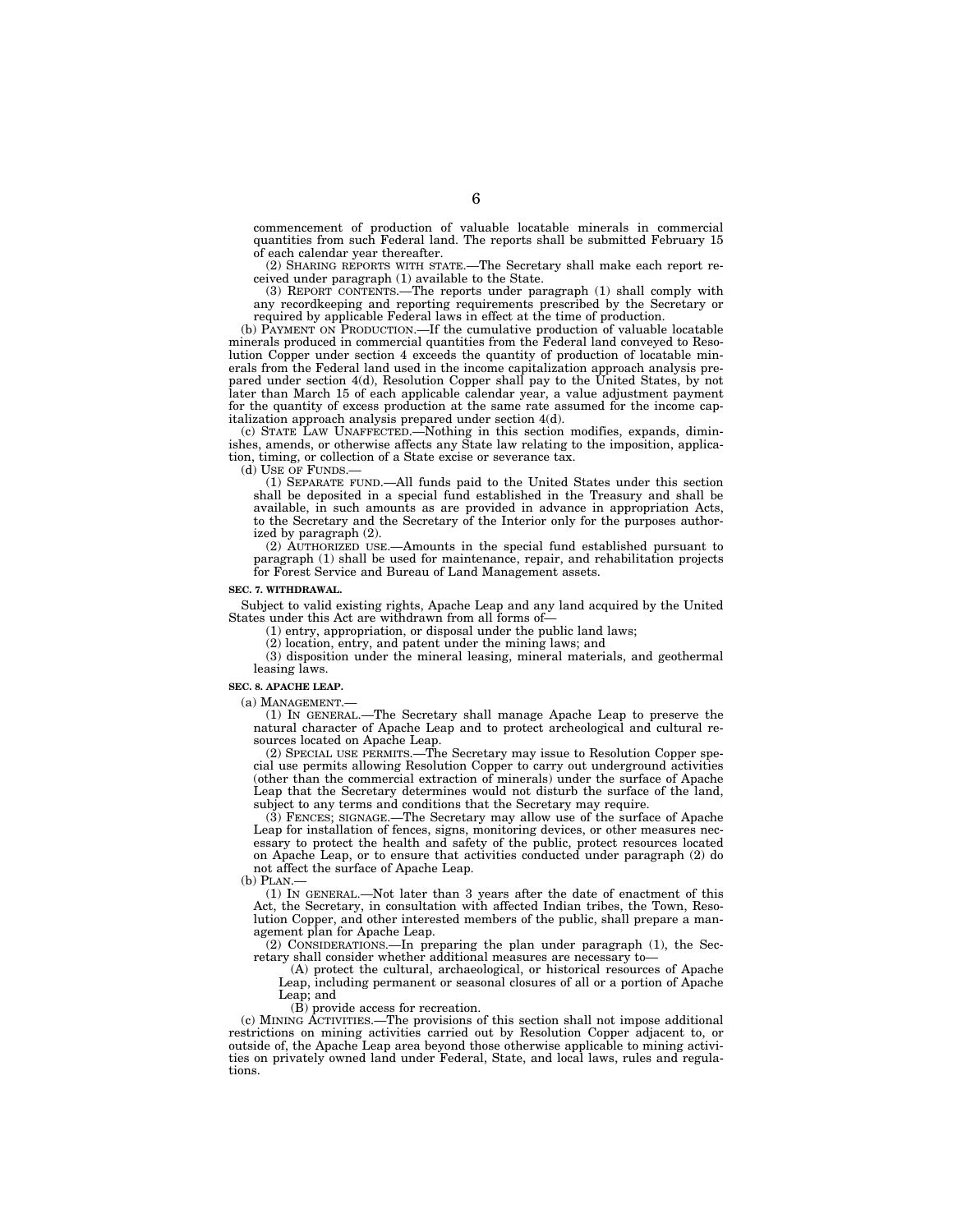**SEC. 9. MISCELLANEOUS PROVISIONS.** 

(a) REVOCATION OF ORDERS; WITHDRAWAL.—

(1) REVOCATION OF ORDERS.—Any public land order that withdraws the Federal land from appropriation or disposal under a public land law shall be revoked to the extent necessary to permit disposal of the land.

(2) WITHDRAWAL.—On the date of enactment of this Act, if the Federal land or any Federal interest in the non-Federal land to be exchanged under section 4 is not withdrawn or segregated from entry and appropriation under a public land law (including mining and mineral leasing laws and the Geothermal Steam Act of 1970 (30 U.S.C. 1001 et seq.)), the land or interest shall be withdrawn, without further action required by the Secretary concerned, from entry and appropriation. The withdrawal shall be terminated—

(A) on the date of consummation of the land exchange; or

(B) if Resolution Copper notifies the Secretary in writing that it has elected to withdraw from the land exchange pursuant to section 206(d) of the Federal Land Policy and Management Act of 1976, as amended (43 U.S.C. 1716(d)).

(3) RIGHTS OF RESOLUTION COPPER.—Nothing in this Act shall interfere with, limit, or otherwise impair, the unpatented mining claims or rights currently held by Resolution Copper on the Federal land, nor in any way change, diminish, qualify, or otherwise impact Resolution Copper's rights and ability to conduct activities on the Federal land under such unpatented mining claims and the general mining laws of the United States, including the permitting or authorization of such activities.

(b) MAPS, ESTIMATES, AND DESCRIPTIONS.—

(1) MINOR ERRORS.—The Secretary concerned and Resolution Copper may correct, by mutual agreement, any minor errors in any map, acreage estimate, or description of any land conveyed or exchanged under this Act.

(2) CONFLICT.—If there is a conflict between a map, an acreage estimate, or a description of land in this Act, the map shall control unless the Secretary concerned and Resolution Copper mutually agree otherwise.

(3) AVAILABILITY.—On the date of enactment of this Act, the Secretary shall file and make available for public inspection in the Office of the Supervisor, Tonto National Forest, each map referred to in this Act.

#### PURPOSE OF THE BILL

The purpose of H.R. 687 is to facilitate the efficient extraction of mineral resources in southeast Arizona by authorizing and directing an exchange of Federal and non-Federal land.

#### BACKGROUND AND NEED FOR LEGISLATION

Resolution Copper Mining LLC (Resolution Copper) owns land and holds mining claims near the Town of Superior, in southeastern Arizona. In the late 1990s, Resolution Copper's exploratory activities revealed the existence of a very large copper deposit on its claims, located between 4,500 to 7,000 feet below the surface. Resolution Copper is interested in developing a large underground mine where the ore would be extracted and removed.

The Oak Flat Campground, part of the Tonto National Forest, is located in the center of Resolution Copper's land holdings and mining claims. Approximately 760 acres of National Forest lands in and around the Oak Flat Campground were withdrawn from entry under the mining laws in 1955 along with numerous other tracks of land for the purpose of establishing several campgrounds on the public lands. See Public Land Order 1229 (Sept. 27, 1955); 20 Fed. Reg. 7336–37 (Oct. 1, 1955).

Members of the Arizona Delegation have proposed a land exchange allowing Resolution Copper to acquire the campground and adjacent withdrawn National Forest lands so the company can proceed with development of the mine. The Secretary of Agriculture would convey to Resolution Copper certain lands and interests in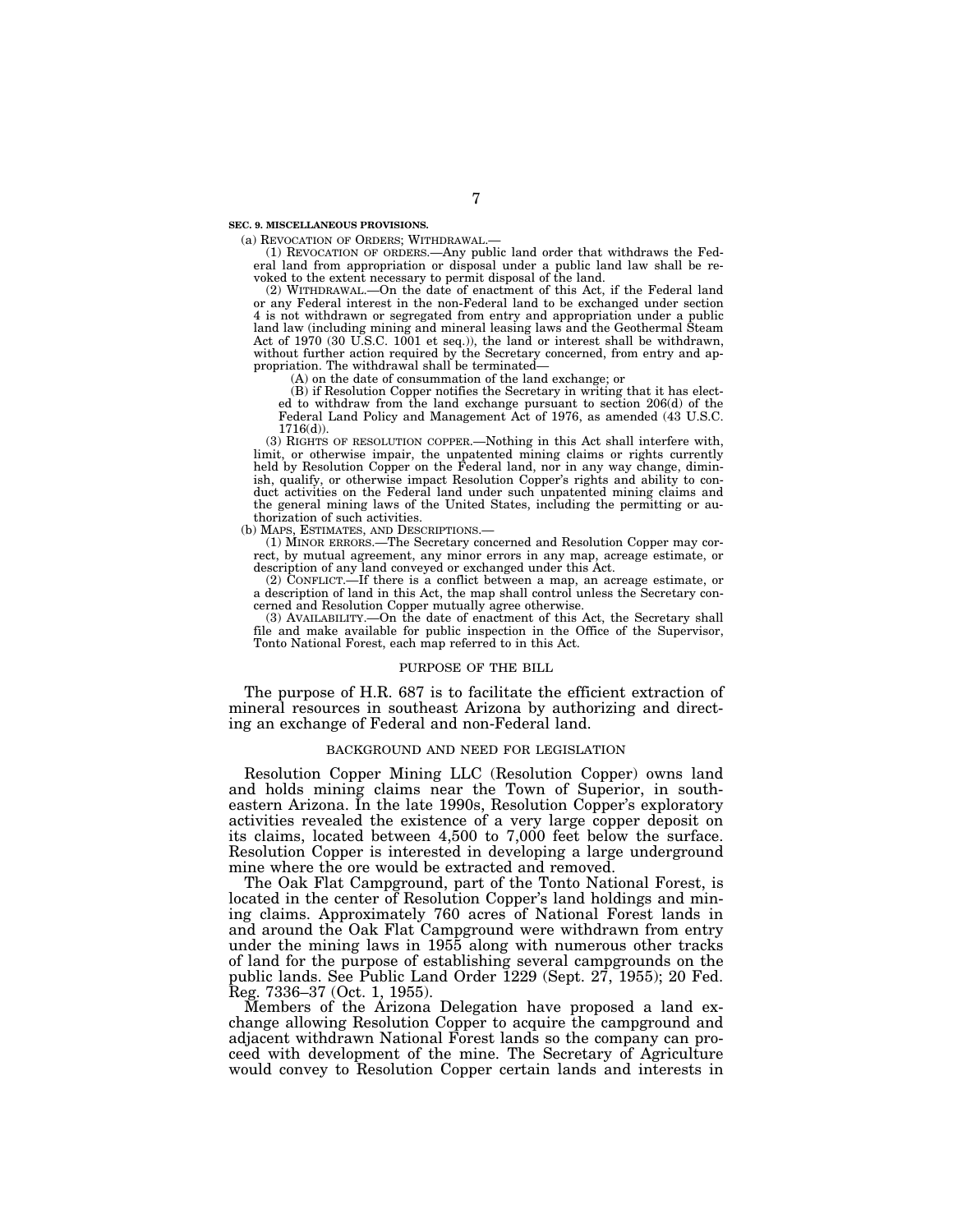the Tonto National Forest, Arizona, in exchange for private lands of environmental and archeological significance in the State of Arizona for management by the U.S. Forest Service and the Bureau of Land Management (BLM). Legislation is required for the proposed land exchange because it includes National Forest System lands.

The three-part land exchange would occur under H.R. 687, as follows:

U.S. Forest Service acquisition of land from Resolution Copper: The Forest Service would acquire a total of 1,194 acres from five different locations. These include Resolution Copper lands located within Coconino (640 acres), Gila (147 acres), Maricopa (149 acres), Pinal (110 acres) and Yavapai (148 acres) Counties. These lands contain riparian habitats and sensitive cultural areas, in addition to the several hundred acres that contain habitat for endangered species, and archeological sites.

BLM acquisition of land from Resolution Copper: BLM would acquire a total of 4,150 acres from three separate locations. Three thousand fifty acres would be acquired from the lower San Pedro River area, which includes one of the largest mesquite bosques (dense forest) left in Arizona, critical habitat for several endangered species, and critical bird habitat. This would be an important addition to the San Pedro Conservation Area. BLM would also acquire 160 acres in Gila County and 940 acres in Santa Cruz County.

Resolution Copper acquisition of land from Forest Service: Resolution Copper will acquire the 2,422 acre "Oak Flat" parcel, which is checker-boarded within Resolution Copper's lands. Resolution Copper already has unpatented mining claims that cover about 75% of the parcel, including the culturally sensitive Apache Leap area. This exchange will provide more protection for Apache Leap since the conveyance will prohibit any type of extraction activity and transfer this land to the federal government indefinitely. If the land received by Resolution Copper exceeds the value of the lands received by the federal government, Resolution Copper may provide additional lands to equal the exchange or provide a monetary payment. Any cash payment will be deposited in a fund established under the Sisk Act and the proceeds used to buy additional forest land for the National Forest System nationally and maintain existing federal facilities.

Enactment of this land exchange would allow for development of the mine while adding other important lands for Federal management. The mine could provide up to one-quarter of the nation's estimated annual copper needs. Resolution Copper estimates that the total economic impact of the mine will exceed \$60 billion and support 3,700 jobs annually.

#### COMMITTEE ACTION

H.R. 687 was introduced on February 14, 2013, by Congressman Paul Gosar (R–AZ). The bill was referred to the Committee on Natural Resources, and within the Committee to the Subcommittees on Energy and Mineral Resources and Public Lands and Environmental Regulation. On March 21, 2013, the Subcommittee on Energy and Mineral Resources held a hearing on the bill. On May 15, 2013, the Full Natural Resources Committee met to consider the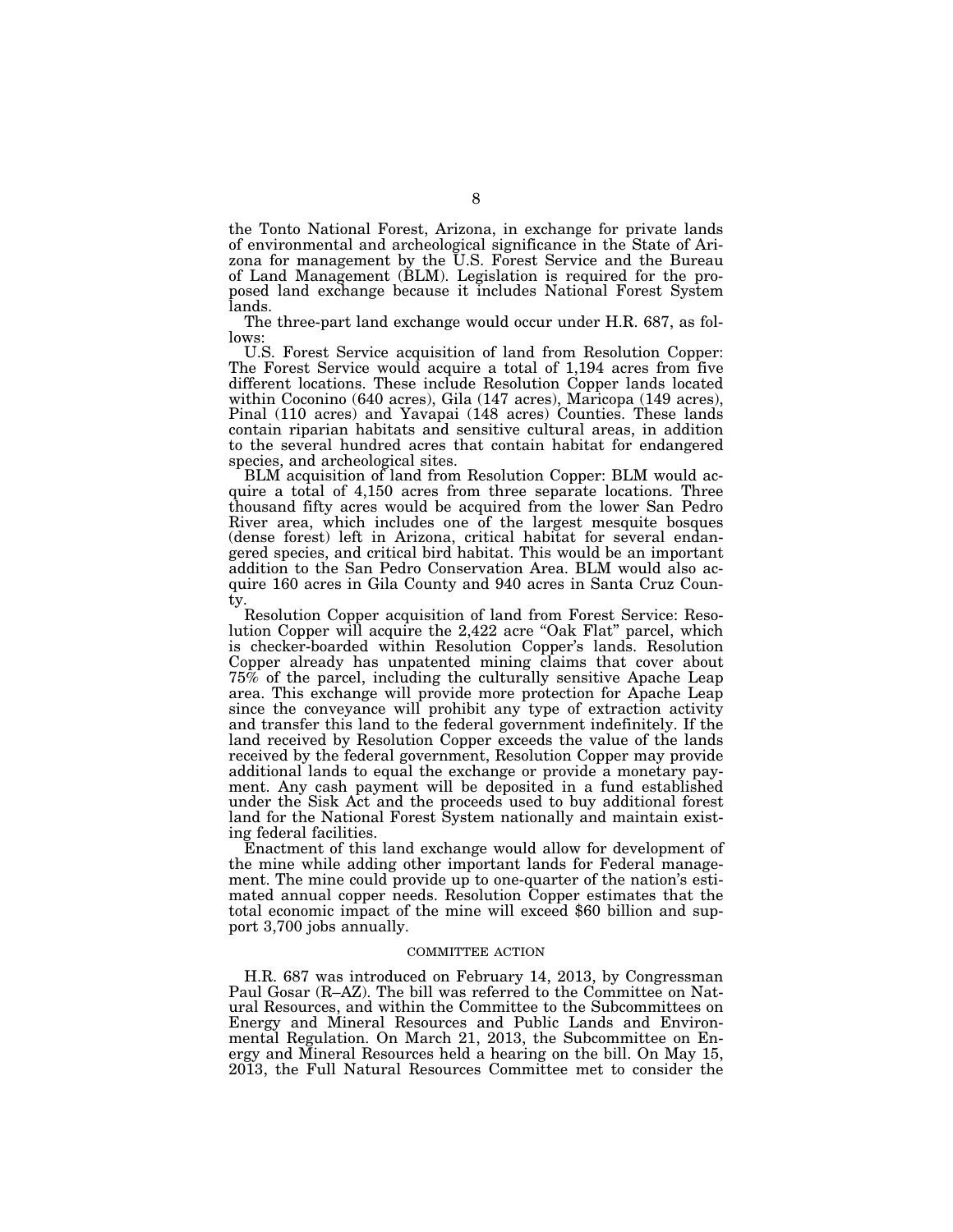bill. The Subcommittees on Energy and Mineral Resources and Public Lands and Environmental Regulation were discharged by unanimous consent. Congressman Gosar offered an amendment designated #1 to the bill; the amendment was adopted by voice vote. Congressman Peter DeFazio (D–OR) offered an amendment designated .001 to the bill; the amendment was not adopted by a bipartisan roll call vote of 16 to 24, as follows: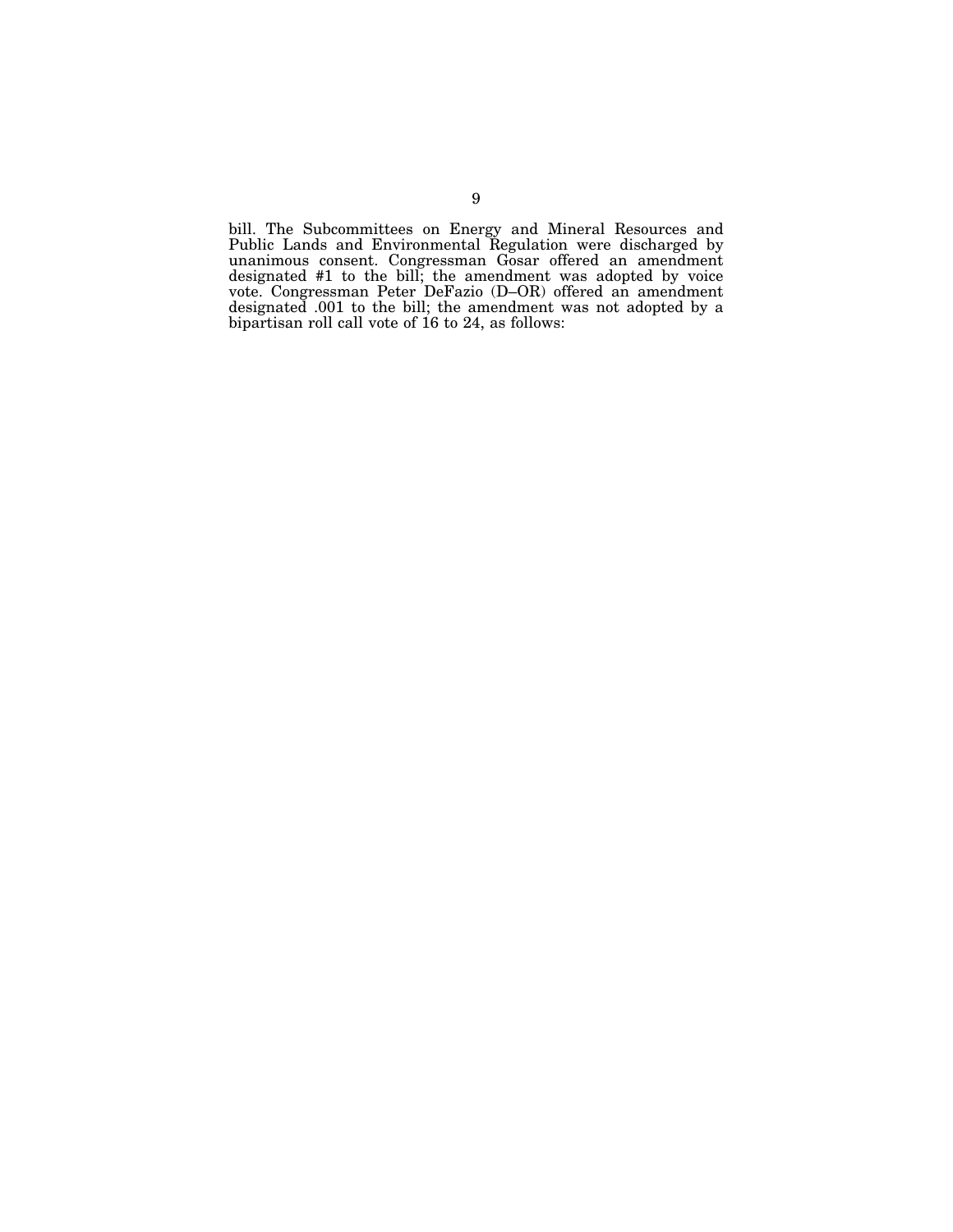### Committee on Natural Resources U.S. House of Representatives I 13th Congress

Date: May 15,2013

Recorded Vote #: 4

Meeting on / Amendment on: H.R. 687 - DeFazio.001, Not agreed to by vote of 16 yeas and 24 nays

| <b>MEMBERS</b>             | Yea         | Nav         | Pres | <b>MEMBERS</b>      | Yea         | Nay | Pres |
|----------------------------|-------------|-------------|------|---------------------|-------------|-----|------|
| Mr. Hastings, WA, Chairman |             | $\mathbf x$ |      | Mr. Duncan, SC      |             | X   |      |
| Mr. Markey, MA, Ranking    |             |             |      | Ms. Hanabusa, HI    | X           |     |      |
| Mr. Young, AK              |             | X           |      | Mr. Tipton, CO      |             | X   |      |
| Mr. Defazio, OR            | $\mathbf x$ |             |      | Mr. Cardenas, CA    | X           |     |      |
| Mr. Gohmert, TX            |             |             |      | Mr. Gosar, AZ       |             | X   |      |
| Mr. Faleomavaega, AS       |             |             |      | Mr. Horsford, NV    |             | X   |      |
| Mr. Bishop, UT             |             | X           |      | Mr. Labrador, ID    |             | X   |      |
| Mr. Pallone, NJ            | X           |             |      | Mr. Huffman, CA     | X           |     |      |
| Mr. Lamborn, CO            |             | X           |      | Mr. Southerland, FL |             | X   |      |
| Mrs. Napolitano, CA        | X           |             |      | Mr. Ruiz, CA        | X           |     |      |
| Mr. Wittman, VA            |             | X           |      | Mr. Flores, TX      |             | X   |      |
| Mr. Holt, NJ               | $\bf{x}$    |             |      | Ms. Shea-Porter, NH | $\mathbf x$ |     |      |
| Mr. Broun, GA              |             |             |      | Mr. Runyan, NJ      |             | X   |      |
| Mr. Grijalva, AZ           | X           |             |      | Mr. Lowenthal, CA   | X           |     |      |
| Mr. Fleming, LA            |             | $\mathbf x$ |      | Mr. Amodei, NV      |             | X   |      |
| Ms. Bordallo, GU           | X           |             |      | Mr. Garcia, FL      | X           |     |      |
| Mr. McClintock, CA         |             | $\mathbf x$ |      | Mr. Mullin, OK      |             | X   |      |
| Mr. Costa, CA              |             |             |      | Mr. Cartwright, PA  | X           |     |      |
| Mr. Thompson, PA           |             | X           |      | Mr. Stewart, UT     |             | X   |      |
| Mr. Sablan, CNMI           | X           |             |      | Mr. Daines, MT      |             | X   |      |
| Ms. Lummis, WY             |             | $\mathbf x$ |      | Mr. Cramer, ND      |             | X   |      |
| Ms. Tsongas, MA            | X           |             |      | Mr. LaMalfa, CA     |             | X   |      |
| Mr. Benishek, MI           |             | X           |      |                     |             |     |      |
| Mr. Pierluisi, PR          |             |             |      |                     |             |     |      |
|                            |             |             |      |                     |             |     |      |
|                            |             |             |      | <b>TOTALS</b>       | 16          | 24  |      |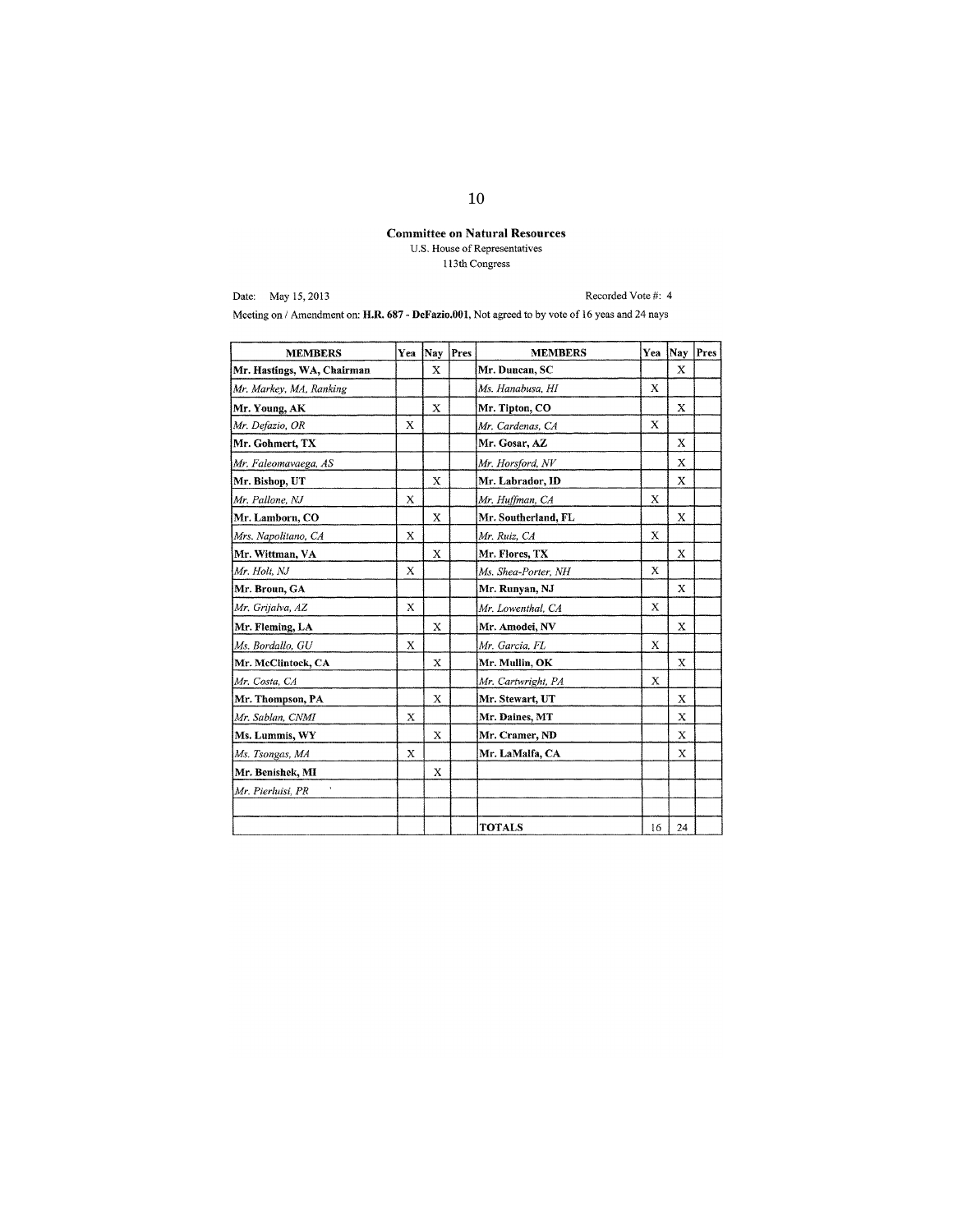Congressman Tony Cárdenas (D–CA) offered an amendment designated .003 to the bill; the amendment was not adopted by a roll call vote of 18 to 22, as follows: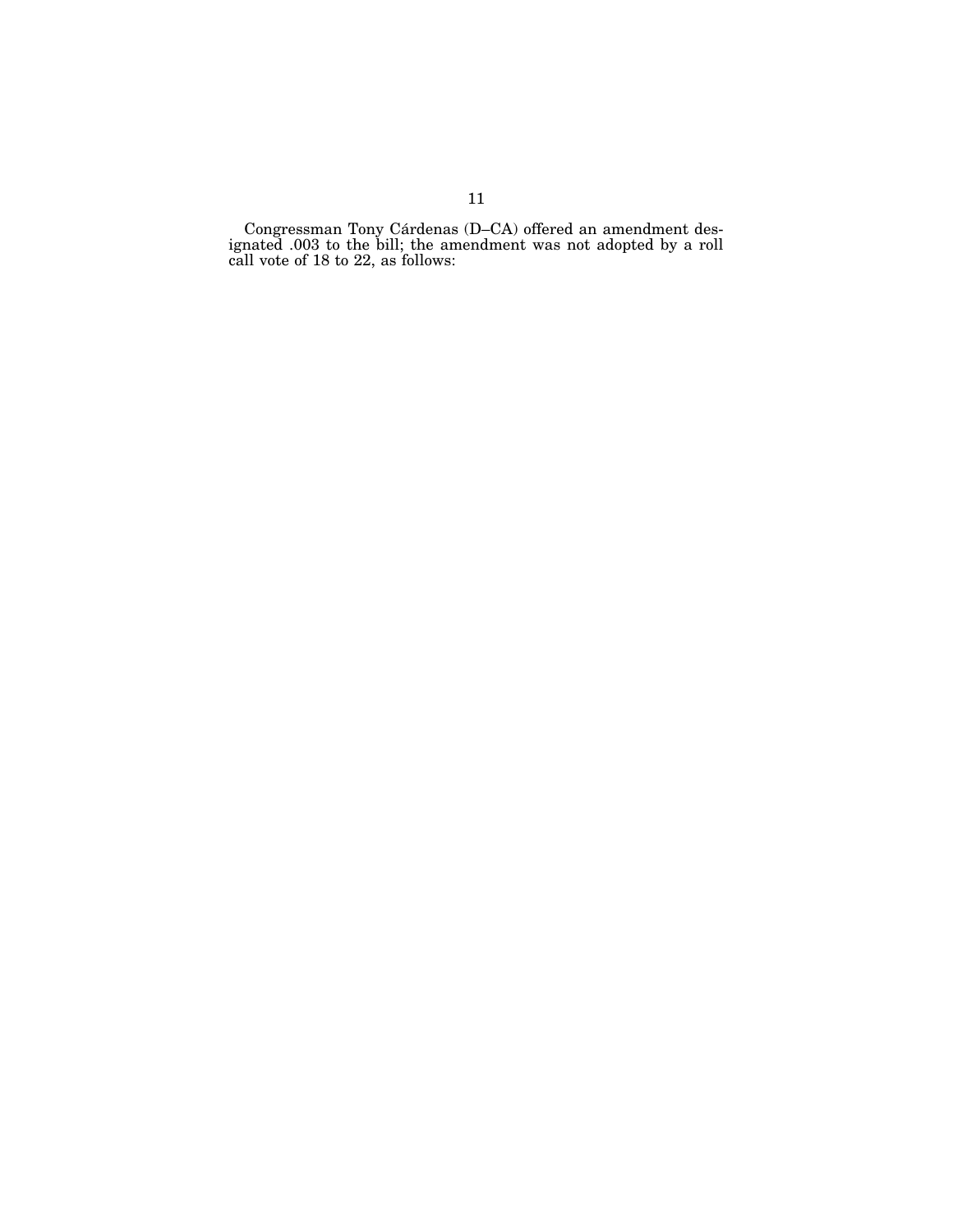### **Committee on Natural Resources**  U.S. House of Representatives I 13th Congress

Date: May IS, 2013

Recorded Vote #: 5

Meeting on / Amendment on: **H.R. 687 - Cardenas.003,** Not agreed to by vote of 18 yeas and 22 nays

| <b>MEMBERS</b>             | Yea         | <b>Nay</b>  | Pres | <b>MEMBERS</b>      | Yea         |             | Nay  Pres |
|----------------------------|-------------|-------------|------|---------------------|-------------|-------------|-----------|
| Mr. Hastings, WA, Chairman |             | X           |      | Mr. Duncan, SC      |             | X           |           |
| Mr. Markey, MA, Ranking    |             |             |      | Ms. Hanabusa, HI    | X           |             |           |
| Mr. Young, AK              |             | X           |      | Mr. Tipton, CO      |             | X           |           |
| Mr. Defazio, OR            | X           |             |      | Mr. Cardenas, CA    | $\mathbf x$ |             |           |
| Mr. Gohmert, TX            |             |             |      | Mr. Gosar, AZ       |             | X           |           |
| Mr. Faleomavaega, AS       |             |             |      | Mr. Horsford, NV    | X           |             |           |
| Mr. Bishop, UT             |             | X           |      | Mr. Labrador, ID    |             | X           |           |
| Mr. Pallone. NJ            | X           |             |      | Mr. Huffman, CA     | $\mathbf x$ |             |           |
| Mr. Lamborn, CO            |             | X           |      | Mr. Southerland, FL |             | X           |           |
| Mrs. Napolitano, CA        | $\mathbf x$ |             |      | Mr. Ruiz, CA        | X           |             |           |
| Mr. Wittman, VA            |             | X           |      | Mr. Flores, TX      |             | X           |           |
| Mr. Holt, NJ               | $\mathbf x$ |             |      | Ms. Shea-Porter, NH | X           |             |           |
| Mr. Broun, GA              |             |             |      | Mr. Runyan, NJ      |             | X           |           |
| Mr. Grijalva, AZ           | X           |             |      | Mr. Lowenthal, CA   | X           |             |           |
| Mr. Fleming, LA            |             | $\mathbf x$ |      | Mr. Amodei, NV      |             | $\bf{X}$    |           |
| Ms. Bordallo, GU           | X           |             |      | Mr. Garcia, FL      | X           |             |           |
| Mr. McClintock, CA         |             | X           |      | Mr. Mullin, OK      | X           |             |           |
| Mr. Costa, CA              |             |             |      | Mr. Cartwright, PA  | X           |             |           |
| Mr. Thompson, PA           |             | X           |      | Mr. Stewart, UT     |             | X           |           |
| Mr. Sablan, CNMI           | X           |             |      | Mr. Daines, MT      |             | X           |           |
| Ms. Lummis, WY             |             | X           |      | Mr. Cramer, ND      |             | $\mathbf x$ |           |
| Ms. Tsongas, MA            | х           |             |      | Mr. LaMalfa, CA     |             | X           |           |
| Mr. Benishek, MI           |             | X           |      |                     |             |             |           |
| Mr. Pierluisi, PR          |             |             |      |                     |             |             |           |
|                            |             |             |      |                     |             |             |           |
|                            |             |             |      | <b>TOTALS</b>       | 18          | 22          |           |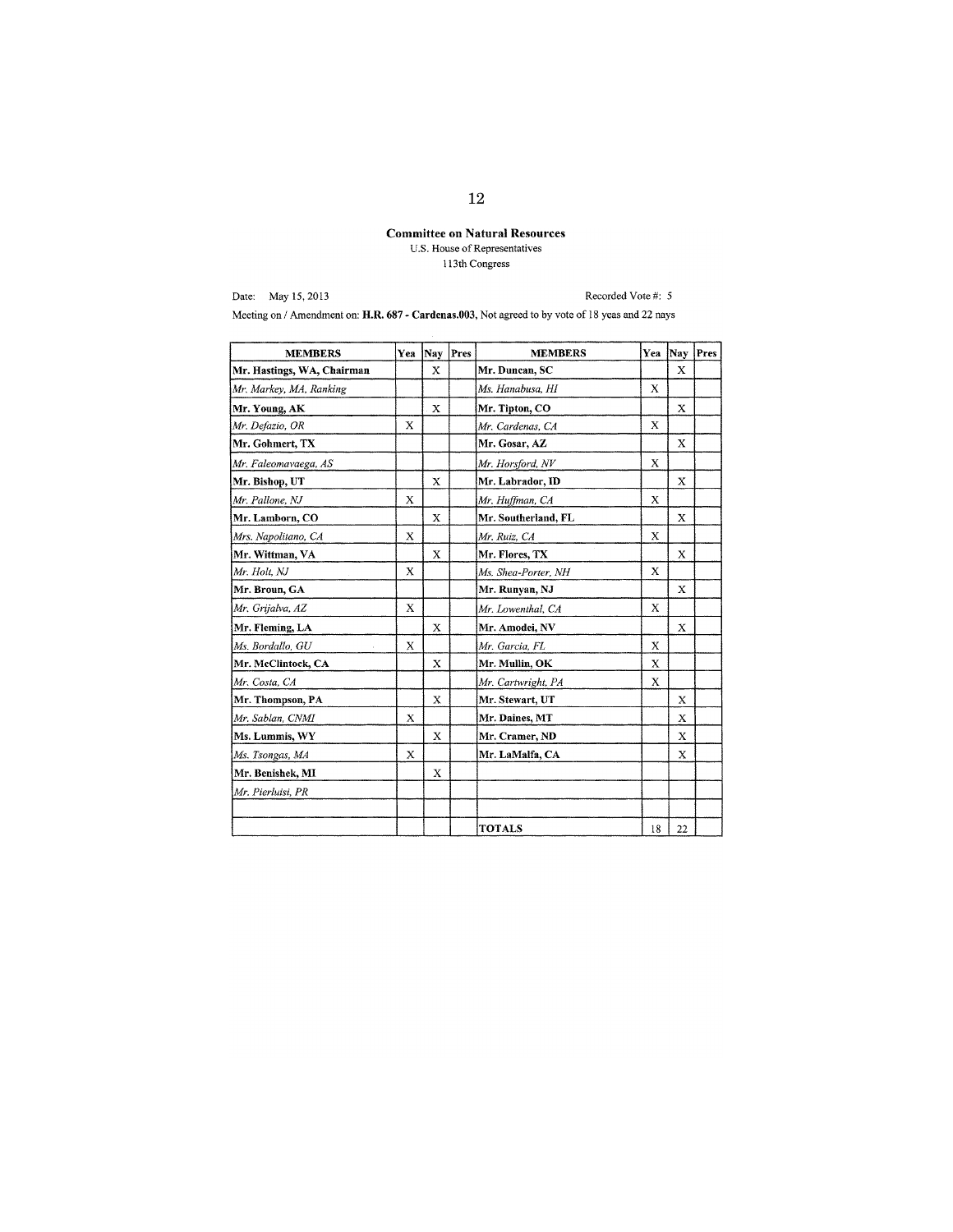Congressman Rául Grijalva (D-AZ) offered an amendment designated .036 to the bill; the amendment was not adopted by a roll call vote of 18 to 22, as follows: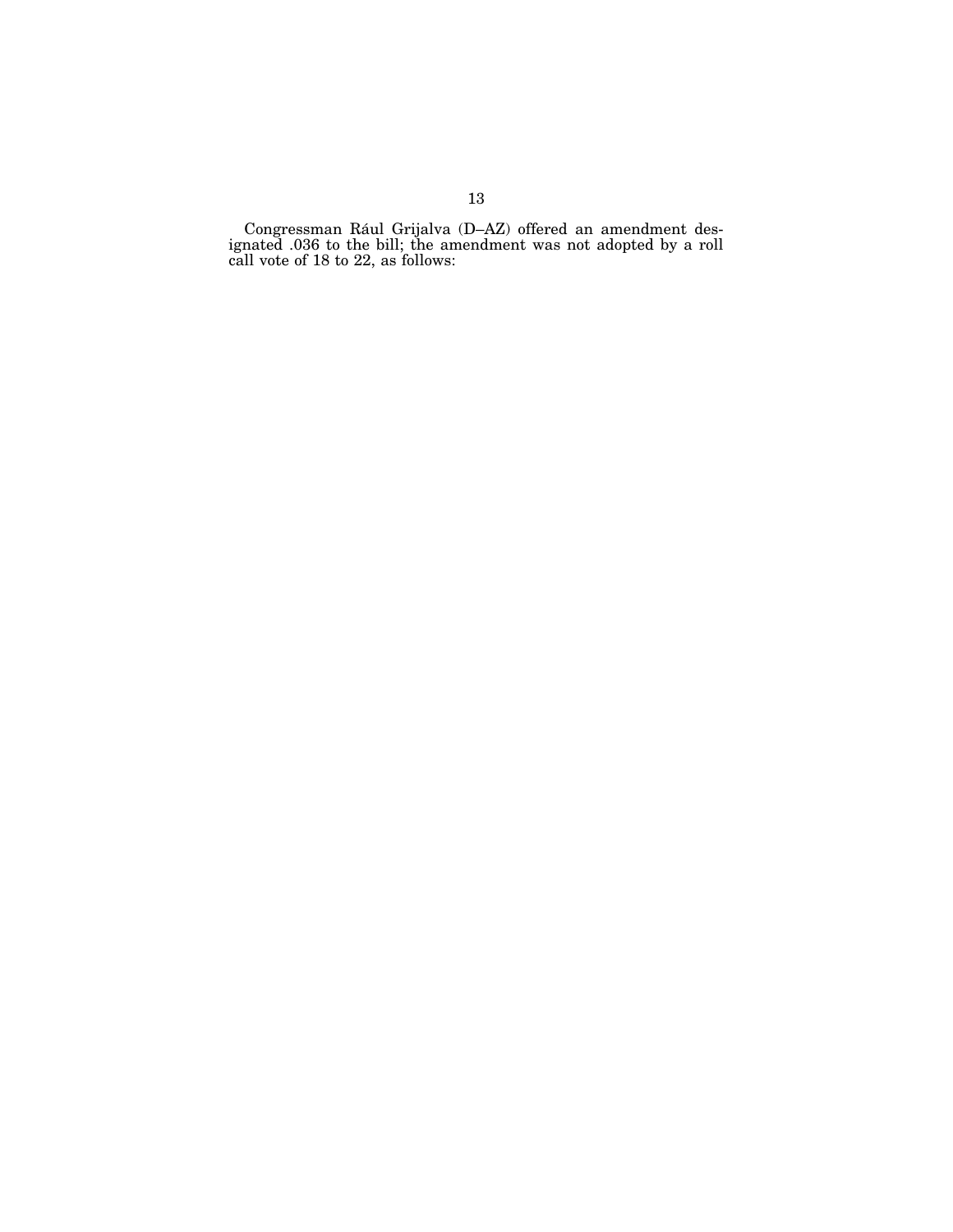# Committee on **Natural** Resources U.S. House of Representatives I 13th Congress

Date: May 15,2013

Recorded Vote #: 6

Meeting on / Amendment on: H.R. 687 - Grijalva.036, Not agreed to by vote of 18 yeas and 22 nays

| <b>MEMBERS</b>             |   | Yea Nay Pres | <b>MEMBERS</b>      | Yea         | Nay         | Pres |
|----------------------------|---|--------------|---------------------|-------------|-------------|------|
| Mr. Hastings, WA, Chairman |   | X            | Mr. Duncan, SC      |             | X           |      |
| Mr. Markey, MA, Ranking    |   |              | Ms. Hanabusa, HI    | X           |             |      |
| Mr. Young, AK              |   | X            | Mr. Tipton, CO      |             | X           |      |
| Mr. Defazio, OR            | X |              | Mr. Cardenas, CA    | X           |             |      |
| Mr. Gohmert, TX            |   |              | Mr. Gosar, AZ       |             | X           |      |
| Mr. Faleomavaega, AS       |   |              | Mr. Horsford, NV    | X           |             |      |
| Mr. Bishop, UT             |   | $\mathbf x$  | Mr. Labrador, ID    |             | X           |      |
| Mr. Pallone, NJ            | X |              | Mr. Huffman, CA     | X           |             |      |
| Mr. Lamborn, CO            |   | X            | Mr. Southerland, FL |             | X           |      |
| Mrs. Napolitano, CA        | X |              | Mr. Ruiz, CA        | X           |             |      |
| Mr. Wittman, VA            |   | X            | Mr. Flores, TX      |             | X           |      |
| Mr. Holt, NJ               | X |              | Ms. Shea-Porter, NH | X           |             |      |
| Mr. Broun, GA              |   |              | Mr. Runyan, NJ      |             | $\mathbf x$ |      |
| Mr. Grijalva, AZ           | X |              | Mr. Lowenthal, CA   | X           |             |      |
| Mr. Fleming, LA            |   | $\mathbf x$  | Mr. Amodei, NV      |             | X           |      |
| Ms. Bordallo, GU           | X |              | Mr. Garcia, FL      | X           |             |      |
| Mr. McClintock, CA         |   | X            | Mr. Mullin, OK      | $\mathbf x$ |             |      |
| Mr. Costa, CA              |   |              | Mr. Cartwright, PA  | X           |             |      |
| Mr. Thompson, PA           |   | X            | Mr. Stewart, UT     |             | X           |      |
| Mr. Sablan, CNMI           | X |              | Mr. Daines, MT      |             | X           |      |
| Ms. Lummis, WY             |   | X            | Mr. Cramer, ND      |             | X           |      |
| Ms. Tsongas, MA            | X |              | Mr. LaMalfa, CA     |             | X           |      |
| Mr. Benishek, MI           |   | $\mathbf{X}$ |                     |             |             |      |
| Mr. Pierluisi, PR          |   |              |                     |             |             |      |
|                            |   |              |                     |             |             |      |
|                            |   |              | <b>TOTALS</b>       | 18          | 22          |      |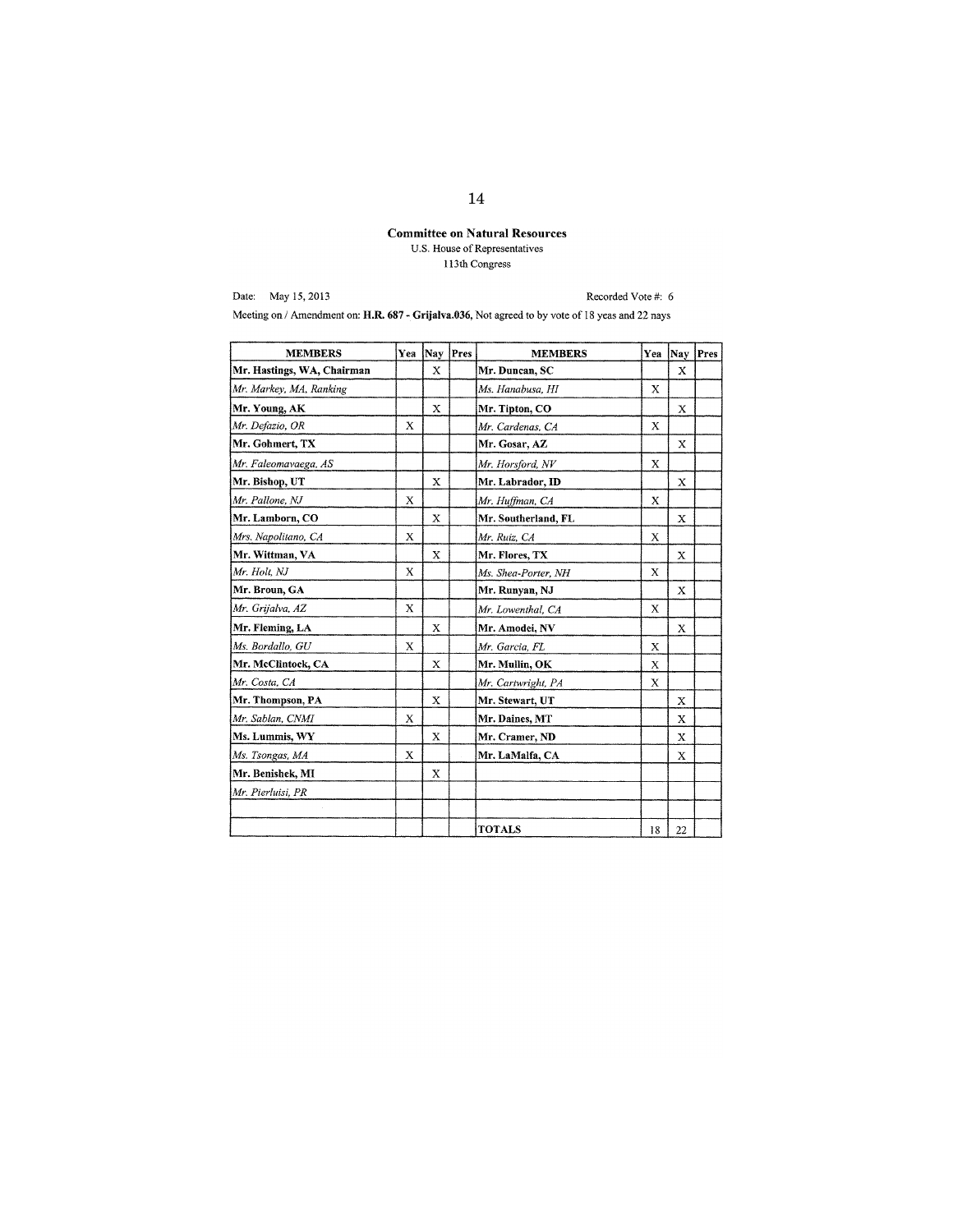Congressman Rául Grijalva (D-AZ) offered an amendment designated .037 to the bill; the amendment was not adopted by voice vote. Congressman Rául Grijalva (D-AZ) offered an amendment designated .040 to the bill; the amendment was not adopted by a roll call vote of 17 to 23, as follows: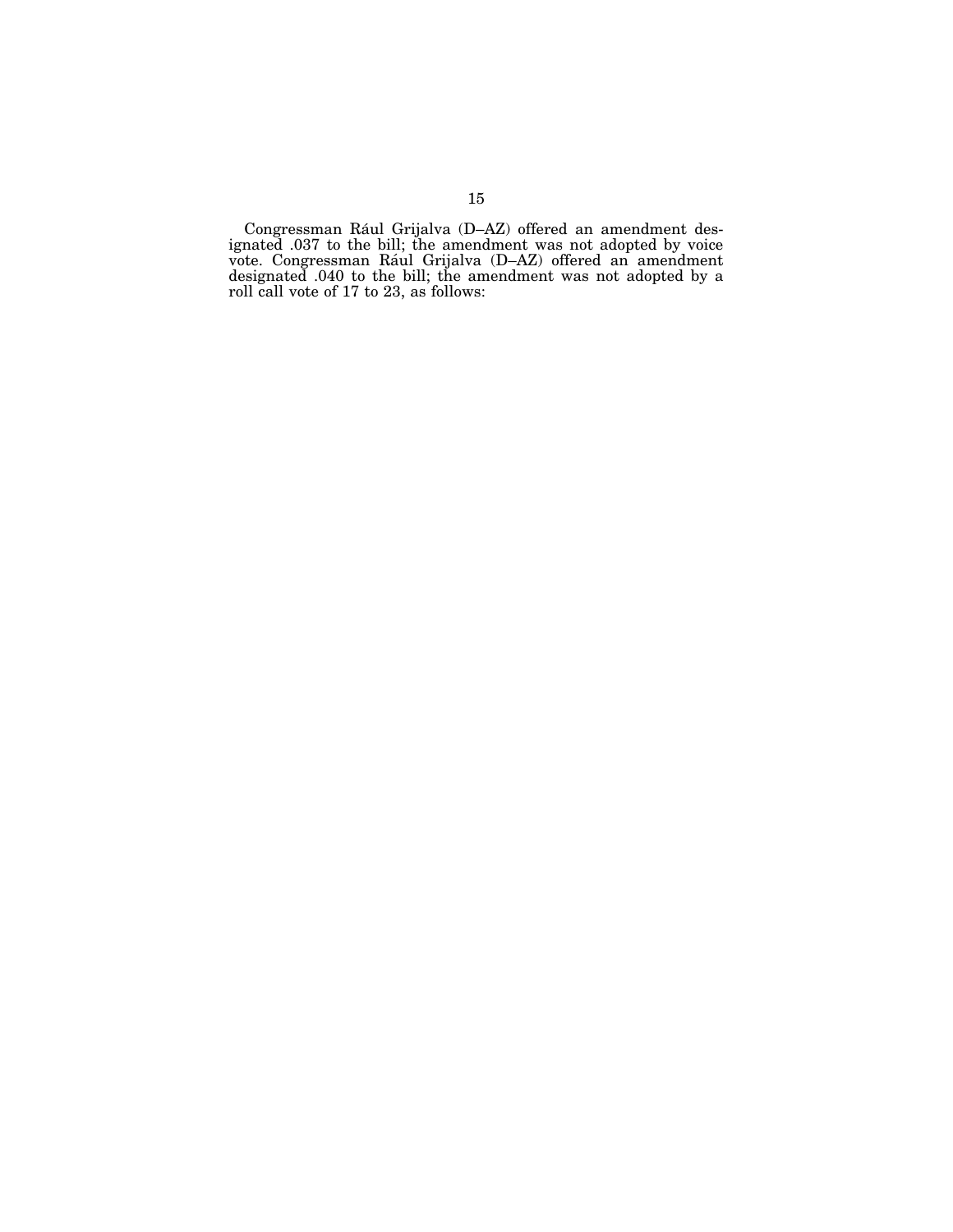### **Committee on Natural Resources**  U.S. House of Representatives I 13th Congress

Date: May 15, 2013

Recorded Vote #: 7

Meeting on / Amendment on: **H.R. 687 - Grijalva.040,** Not agreed to by vote of 17 yeas and 23 nays

| <b>MEMBERS</b>             | Yea | Nav | Pres | <b>MEMBERS</b>      | Yea         | Nay Pres    |  |
|----------------------------|-----|-----|------|---------------------|-------------|-------------|--|
| Mr. Hastings, WA, Chairman |     | X   |      | Mr. Duncan, SC      |             | X           |  |
| Mr. Markey, MA, Ranking    |     |     |      | Ms. Hanabusa, HI    | X           |             |  |
| Mr. Young, AK              |     | X   |      | Mr. Tipton, CO      |             | X           |  |
| Mr. Defazio, OR            | X   |     |      | Mr. Cardenas, CA    | X           |             |  |
| Mr. Gohmert, TX            |     |     |      | Mr. Gosar, AZ       |             | X           |  |
| Mr. Faleomavaega, AS       |     |     |      | Mr. Horsford, NV    | X           |             |  |
| Mr. Bishop, UT             |     | X   |      | Mr. Labrador, ID    |             | X           |  |
| Mr. Pallone, NJ            | X   |     |      | Mr. Huffman, CA     | X           |             |  |
| Mr. Lamborn, CO            |     | X   |      | Mr. Southerland, FL |             | X           |  |
| Mrs. Napolitano, CA        | X   |     |      | Mr. Ruiz, CA        | $\mathbf x$ |             |  |
| Mr. Wittman, VA            |     | Х   |      | Mr. Flores, TX      |             | X           |  |
| Mr. Holt, NJ               | X   |     |      | Ms. Shea-Porter, NH | X           |             |  |
| Mr. Broun, GA              |     |     |      | Mr. Runyan, NJ      |             | X           |  |
| Mr. Grijalva, AZ           | X   |     |      | Mr. Lowenthal, CA   | X           |             |  |
| Mr. Fleming, LA            |     | X   |      | Mr. Amodei, NV      |             | Х           |  |
| Ms. Bordallo, GU           | X   |     |      | Mr. Garcia, FL      | X           |             |  |
| Mr. McClintock, CA         |     | X   |      | Mr. Mullin, OK      |             | $\mathbf x$ |  |
| Mr. Costa, CA              |     |     |      | Mr. Cartwright, PA  | X           |             |  |
| Mr. Thompson, PA           |     | X   |      | Mr. Stewart, UT     |             | X           |  |
| Mr. Sablan, CNMI           | X   |     |      | Mr. Daines, MT      |             | X           |  |
| Ms. Lummis, WY             |     | X   |      | Mr. Cramer, ND      |             | X           |  |
| Ms. Tsongas, MA            | X   |     |      | Mr. LaMalfa, CA     |             | X           |  |
| Mr. Benishek, MI           |     | X   |      |                     |             |             |  |
| Mr. Pierluisi, PR          |     |     |      |                     |             |             |  |
|                            |     |     |      |                     |             |             |  |
|                            |     |     |      | <b>TOTALS</b>       | 17          | 23          |  |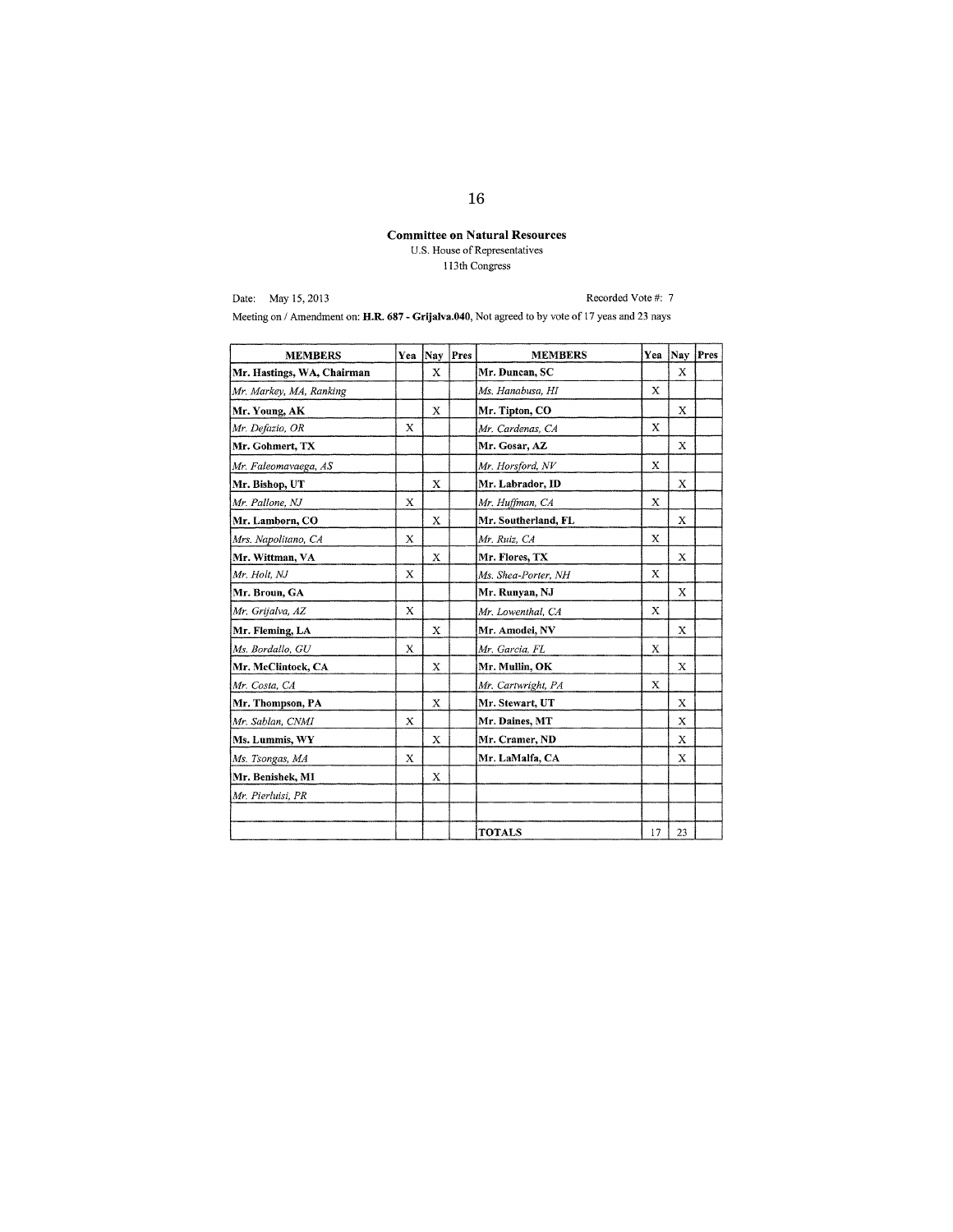Congresswoman Grace Napolitano (D–CA) offered an amendment designated .002 to the bill; the amendment was not adopted by a roll call vote of 18 to 23, as follows: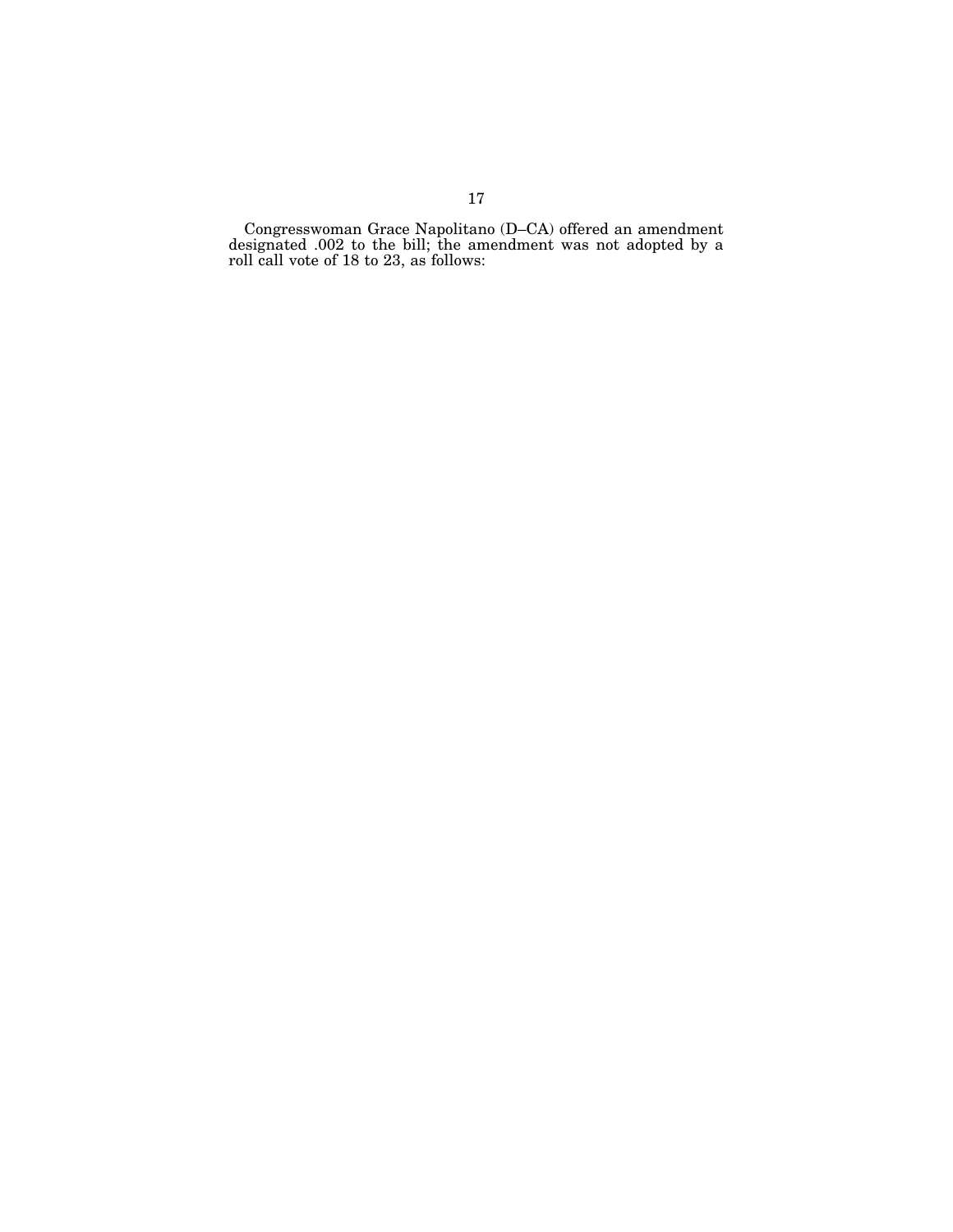# Committee on Natural Resources U.S. House of Representatives 1 13th Congress

Date: May 15,2013

Recorded Vote #: 8

Meeting on / Amendment on: H.R. 687 - Napolitano.002. Not agreed to by vote of 18 yeas and 23 nays

| <b>MEMBERS</b>             | Yea         | Nay Pres    | <b>MEMBERS</b>      | Yea         | Nay         | Pres |
|----------------------------|-------------|-------------|---------------------|-------------|-------------|------|
| Mr. Hastings, WA, Chairman |             | X           | Mr. Duncan, SC      |             | X           |      |
| Mr. Markey, MA, Ranking    |             |             | Ms. Hanabusa, HI    | $\mathbf x$ |             |      |
| Mr. Young, AK              |             | X           | Mr. Tipton, CO      |             | X           |      |
| Mr. Defazio, OR            | $\mathbf x$ |             | Mr. Cardenas, CA    | X           |             |      |
| Mr. Gohmert, TX            |             |             | Mr. Gosar, AZ       |             | X           |      |
| Mr. Faleomavaega, AS       |             |             | Mr. Horsford, NV    | X           |             |      |
| Mr. Bishop, UT             |             | X           | Mr. Labrador, ID    |             | $\mathbf x$ |      |
| Mr. Pallone, NJ            | X           |             | Mr. Huffman, CA     | X           |             |      |
| Mr. Lamborn, CO            |             | X           | Mr. Southerland, FL |             | $\mathbf x$ |      |
| Mrs. Napolitano, CA        | X           |             | Mr. Ruiz, CA        | X           |             |      |
| Mr. Wittman, VA            |             | X           | Mr. Flores, TX      |             | X           |      |
| Mr. Holt, NJ               | $\mathbf x$ |             | Ms, Shea-Porter, NH | $\mathbf x$ |             |      |
| Mr. Broun, GA              |             |             | Mr. Runyan, NJ      |             | X           |      |
| Mr. Grijalva, AZ           | X           |             | Mr. Lowenthal, CA   | X           |             |      |
| Mr. Fleming, LA            |             | X           | Mr. Amodei, NV      |             | X           |      |
| Ms. Bordallo, GU           | X           |             | Mr. Garcia, FL      | X           |             |      |
| Mr. McClintock, CA         |             | X           | Mr. Mullin, OK      |             | $\mathbf x$ |      |
| Mr. Costa, CA              |             |             | Mr. Cartwright, PA  | X           |             |      |
| Mr. Thompson, PA           |             | X           | Mr. Stewart, UT     |             | X           |      |
| Mr. Sablan, CNMI           | X           |             | Mr. Daines, MT      |             | $\mathbf x$ |      |
| Ms. Lummis, WY             |             | $\mathbf x$ | Mr. Cramer, ND      |             | X           |      |
| Ms. Tsongas, MA            | X           |             | Mr. LaMalfa, CA     |             | X           |      |
| Mr. Benishek, MI           |             | $\mathbf x$ |                     |             |             |      |
| Mr. Pierluisi, PR          | X           |             |                     |             |             |      |
|                            |             |             |                     |             |             |      |
|                            |             |             | <b>TOTALS</b>       | 18          | 23          |      |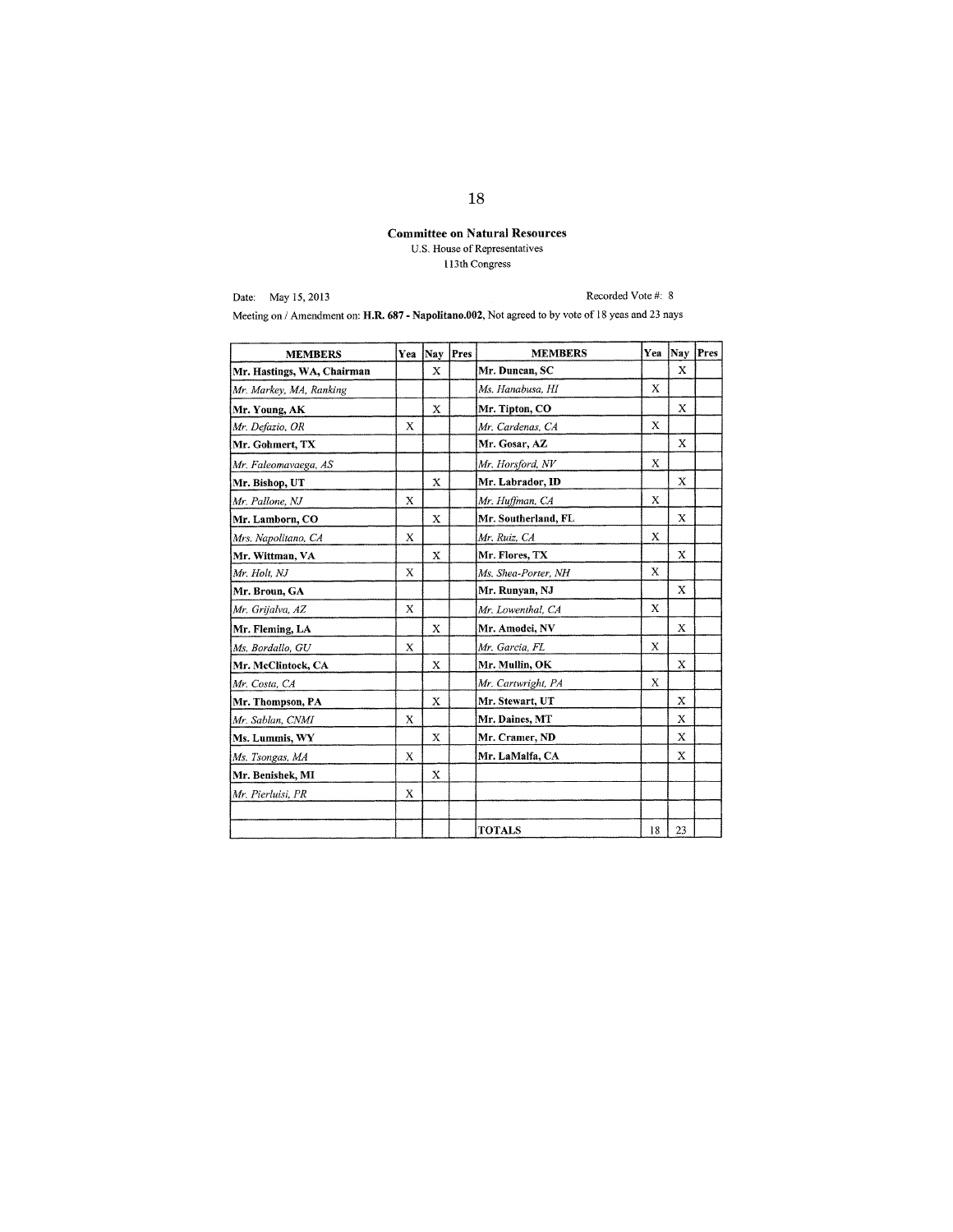No further amendments were offered and the bill, as amended, was then adopted and ordered favorably reported to the House of Representatives by a bipartisan roll call vote of 23 to 19, as follows: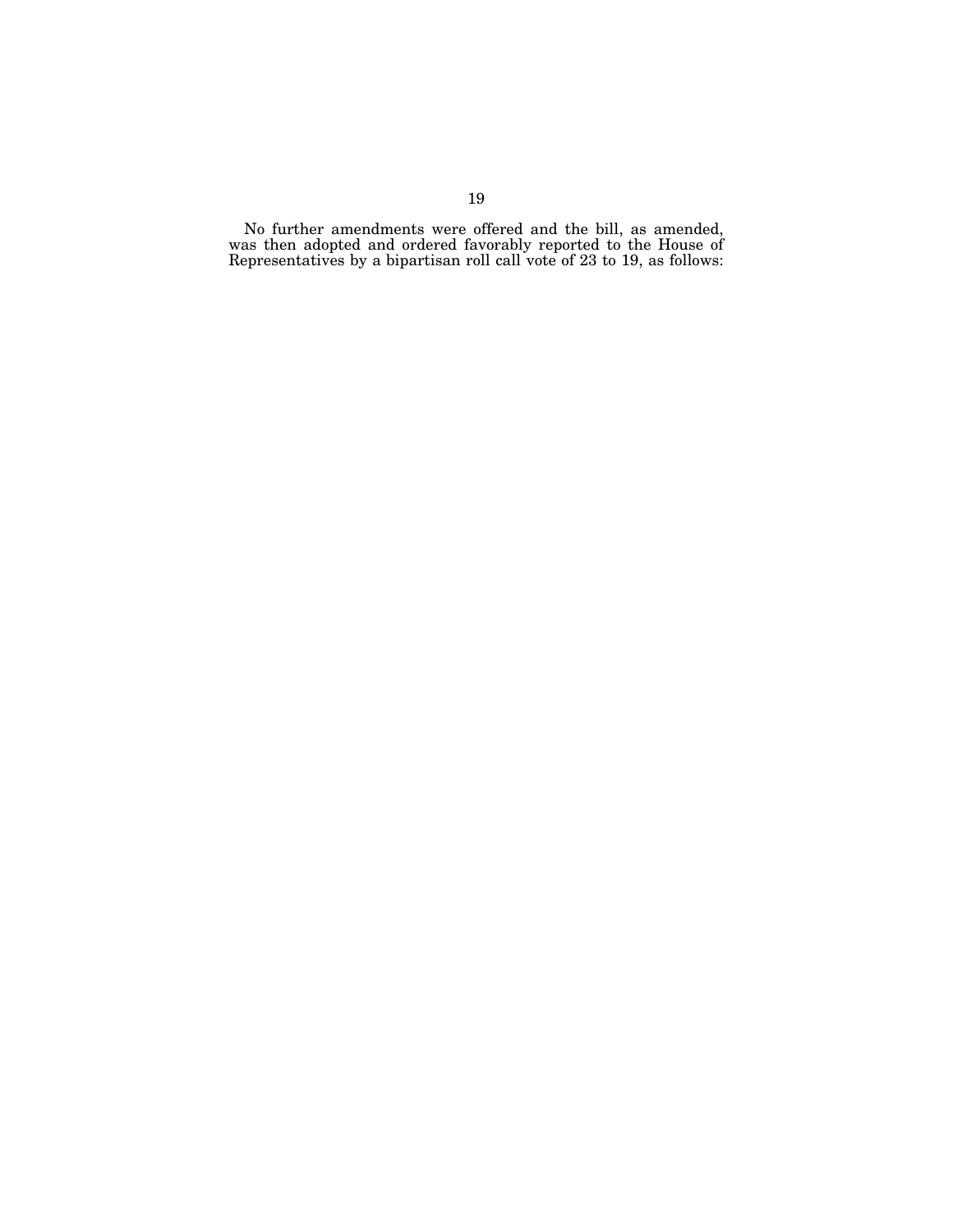# Committee on Natural Resources U.S. House of Representatives 1 13th Congress

Date: May 15, 2013

Recorded Vote #: 9

Meeting on / Amendment on: H.R. 687 - To adopt and favorably report the bill to the House, as amended, agreed to by a vote of 23 yeas to 19 nays

| <b>MEMBERS</b>             | Yea         |             | Nay Pres | <b>MEMBERS</b>      | Yea         | Nay Pres    |  |
|----------------------------|-------------|-------------|----------|---------------------|-------------|-------------|--|
| Mr. Hastings, WA, Chairman | X           |             |          | Mr. Duncan, SC      | X           |             |  |
| Mr. Markey, MA, Ranking    |             |             |          | Ms. Hanabusa, HI    |             | X           |  |
| Mr. Young, AK              | $\mathbf x$ |             |          | Mr. Tipton, CO      | $\mathbf x$ |             |  |
| Mr. Defazio, OR            |             | X           |          | Mr. Cardenas, CA    |             | X           |  |
| Mr. Gohmert, TX            |             |             |          | Mr. Gosar, AZ       | X           |             |  |
| Mr. Faleomavaega, AS       |             |             |          | Mr. Horsford, NV    | X           |             |  |
| Mr. Bishop, UT             | X           |             |          | Mr. Labrador, ID    | $\mathbf x$ |             |  |
| Mr. Pallone, NJ            |             | X           |          | Mr. Huffman, CA     |             | X           |  |
| Mr. Lamborn, CO            | X           |             |          | Mr. Southerland, FL | X           |             |  |
| Mrs. Napolitano, CA        |             | $\mathbf x$ |          | Mr. Ruiz, CA        |             | X           |  |
| Mr. Wittman, VA            | X           |             |          | Mr. Flores, TX      | X           |             |  |
| Mr. Holt, NJ               |             | $\mathbf x$ |          | Ms. Shea-Porter, NH |             | $\mathbf x$ |  |
| Mr. Broun, GA              |             |             |          | Mr. Runyan, NJ      | X           |             |  |
| Mr. Grijalva, AZ           |             | X           |          | Mr. Lowenthal, CA   |             | X           |  |
| Mr. Fleming, LA            | X           |             |          | Mr. Amodei, NV      | X           |             |  |
| Ms. Bordallo, GU           |             | X           |          | Mr. Garcia. FL      |             | X           |  |
| Mr. McClintock, CA         | X           |             |          | Mr. Mullin, OK      |             | X           |  |
| Mr. Costa, CA              |             | $\mathbf x$ |          | Mr. Cartwright, PA  |             | X           |  |
| Mr. Thompson, PA           | X           |             |          | Mr. Stewart, UT     | X           |             |  |
| Mr. Sablan, CNMI           |             | X           |          | Mr. Daines, MT      | X           |             |  |
| Ms. Lummis, WY             | X           |             |          | Mr. Cramer, ND      | X           |             |  |
| Ms. Tsongas, MA            |             | X           |          | Mr. LaMalfa, CA     | X           |             |  |
| Mr. Benishek, MI           | X           |             |          |                     |             |             |  |
| Mr. Pierluisi, PR          |             | X           |          |                     |             |             |  |
|                            |             |             |          |                     |             |             |  |
|                            |             |             |          | <b>TOTALS</b>       | 23          | 19          |  |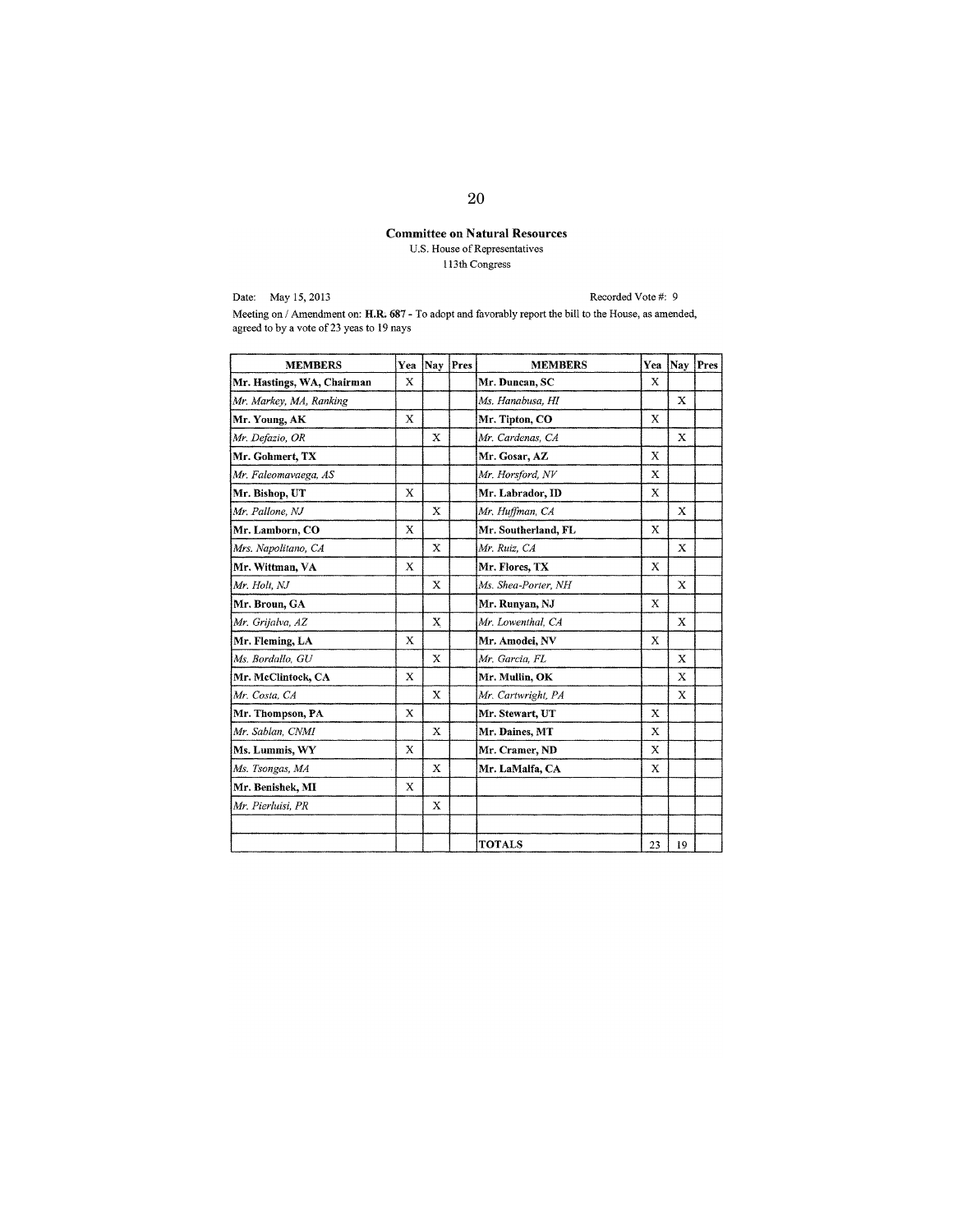Regarding clause  $2(b)(1)$  of rule X and clause  $3(c)(1)$  of rule XIII of the Rules of the House of Representatives, the Committee on Natural Resources' oversight findings and recommendations are reflected in the body of this report.

#### COMPLIANCE WITH HOUSE RULE XIII

1. Cost of Legislation. Clause 3(d)(1) of rule XIII of the Rules of the House of Representatives requires an estimate and a comparison by the Committee of the costs which would be incurred in carrying out this bill. However, clause  $3(d)(2)(B)$  of that rule provides that this requirement does not apply when the Committee has included in its report a timely submitted cost estimate of the bill prepared by the Director of the Congressional Budget Office under section 402 of the Congressional Budget Act of 1974. Under clause 3(c)(3) of rule XIII of the Rules of the House of Representatives and section 403 of the Congressional Budget Act of 1974, the Committee has received the following cost estimate for this bill from the Director of the Congressional Budget Office:

### *H.R. 687—Southeast Arizona Land Exchange and Conservation Act of 2013*

H.R. 687 would authorize a land exchange in Arizona between the federal government and a mining company. Based on information provided by the affected agencies, CBO estimates that implementing the bill would cost less than \$500,000 annually, assuming the availability of appropriated funds. Those costs would include preparing management plans and administering private lands received in exchange for federal land.

Enacting the legislation could increase offsetting receipts, which are treated as reductions in direct spending; however, CBO has insufficient information to estimate whether any receipts would be collected under the bill. Because enacting the bill could affect direct spending, pay-as-you-go procedures apply.

Under H.R. 687, the Forest Service would convey about 2,400 acres of land in southeast Arizona to Resolution Copper Mining LLC in exchange for about 5,400 acres of company-owned land. Of the company land, about 1,200 acres would become part of the National Forest System, and about 4,200 acres would be administered as conservation areas by the Bureau of Land Management.

If the property sought by Resolution Copper is appraised at more than the appraised value of the property that the company offers for exchange, the company could donate additional land or make a cash payment to the United States to make the final exchange of equal value. If the company's property is appraised for more than the federal acreage, the difference in the value would be considered a donation to the federal government. Any cash payment received by the Forest Service would be deposited in the U.S. Treasury as an offsetting receipt. In addition, after completion of the exchange, Resolution Copper would have to pay the federal government a portion of any future income earned on the former federal property if the company determines that the actual cumulative production of minerals located on that property exceeds the value of the estimated production used in the original appraisal process.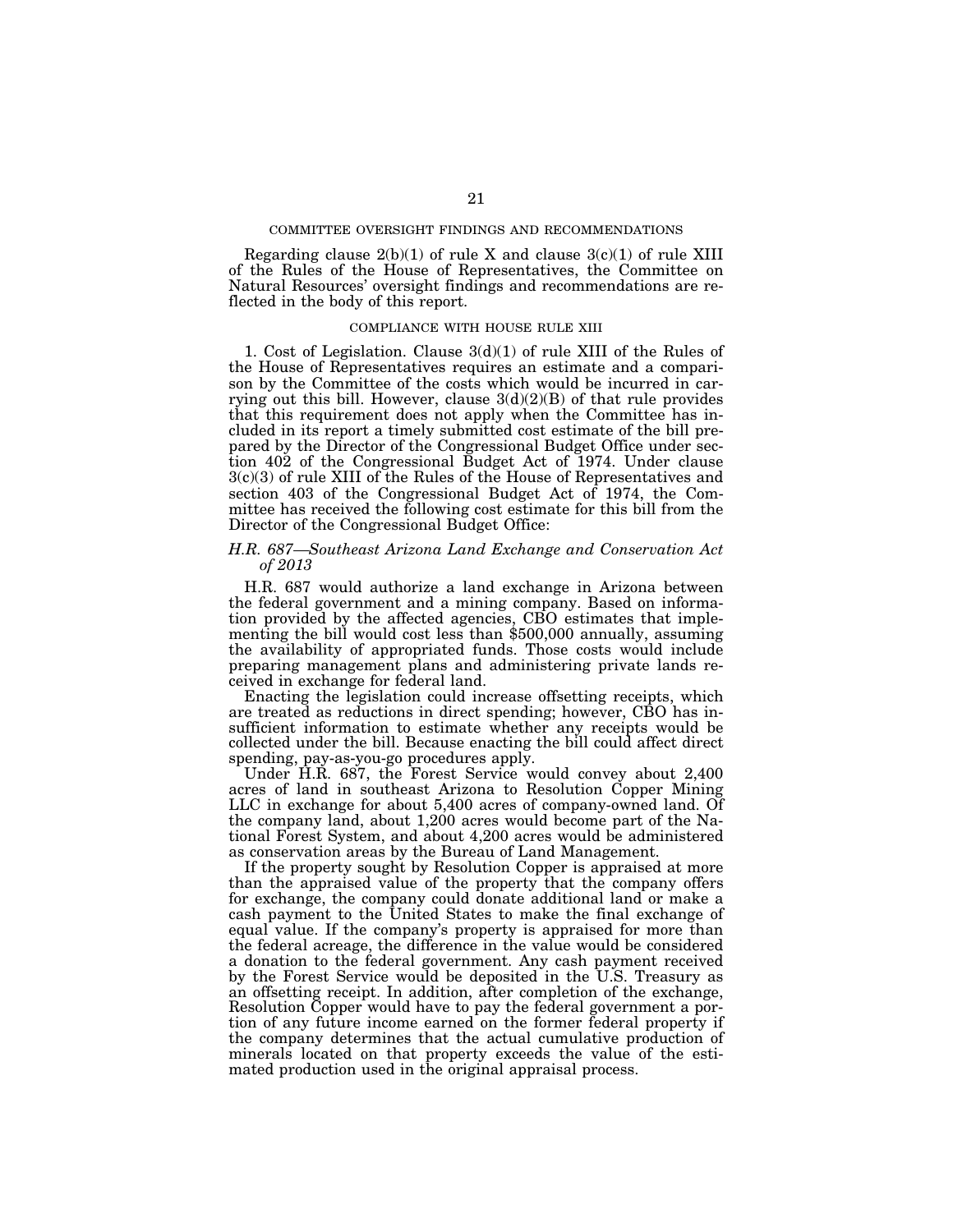The bill's effect on offsetting receipts would depend on the outcome of formal appraisals of the federal and private properties that would be conducted after enactment. Those appraisals would determine the relative values of the properties affected by the exchange, including the value of mineral deposits that underlie the federal land. If the value of the federal land were to exceed the value of the company land, Resolution Copper could pay the government a lump sum equal to the difference in property values in the year or two following enactment. That payment might be significant; however, because there are no publicly available estimates regarding the quantity of copper underlying the federal land, CBO has no basis for estimating the value of that land relative to the value of the company land. Therefore, we cannot determine whether the company would make a payment or estimate the size of any such payment.

In addition, if the company extracts more mineral resources than assumed in the original appraisal, Resolution Copper would make annual payments to the federal government. Such payments might be significant; however, based on information provided by Resolution Copper, CBO expects that those lands would not be mined within 10 years of the enactment of H.R. 687. Therefore, no payments would be made over the next 10 years.

The bill contains no intergovernmental or private-sector mandates as defined in the Unfunded Mandates Reform Act and would impose no costs on state, local, or tribal governments.

The CBO staff contact for this estimate is Jeff LaFave. The estimate was approved by Theresa Gullo, Deputy Assistant Director for Budget Analysis.

2. Section 308(a) of Congressional Budget Act. As required by clause  $3(c)(2)$  of rule XIII of the Rules of the House of Representatives and section 308(a) of the Congressional Budget Act of 1974, this bill does not contain any new budget authority, spending authority, credit authority, or an increase or decrease in revenues or tax expenditures. Based on information provided by the affected agencies, CBO estimates that implementing the bill would cost less than \$500,000 annually, assuming the availability of appropriated funds.

3. General Performance Goals and Objectives. As required by clause  $3(c)(4)$  of rule XIII, the general performance goal or objective of this bill is to facilitate the efficient extraction of mineral resources in southeast Arizona by authorizing and directing an exchange of Federal and non-Federal land.

#### EARMARK STATEMENT

This bill does not contain any Congressional earmarks, limited tax benefits, or limited tariff benefits as defined under clause  $9(e)$ ,  $9(f)$ , and  $9(g)$  of rule XXI of the Rules of the House of Representatives.

#### COMPLIANCE WITH PUBLIC LAW 104–4

This bill contains no unfunded mandates.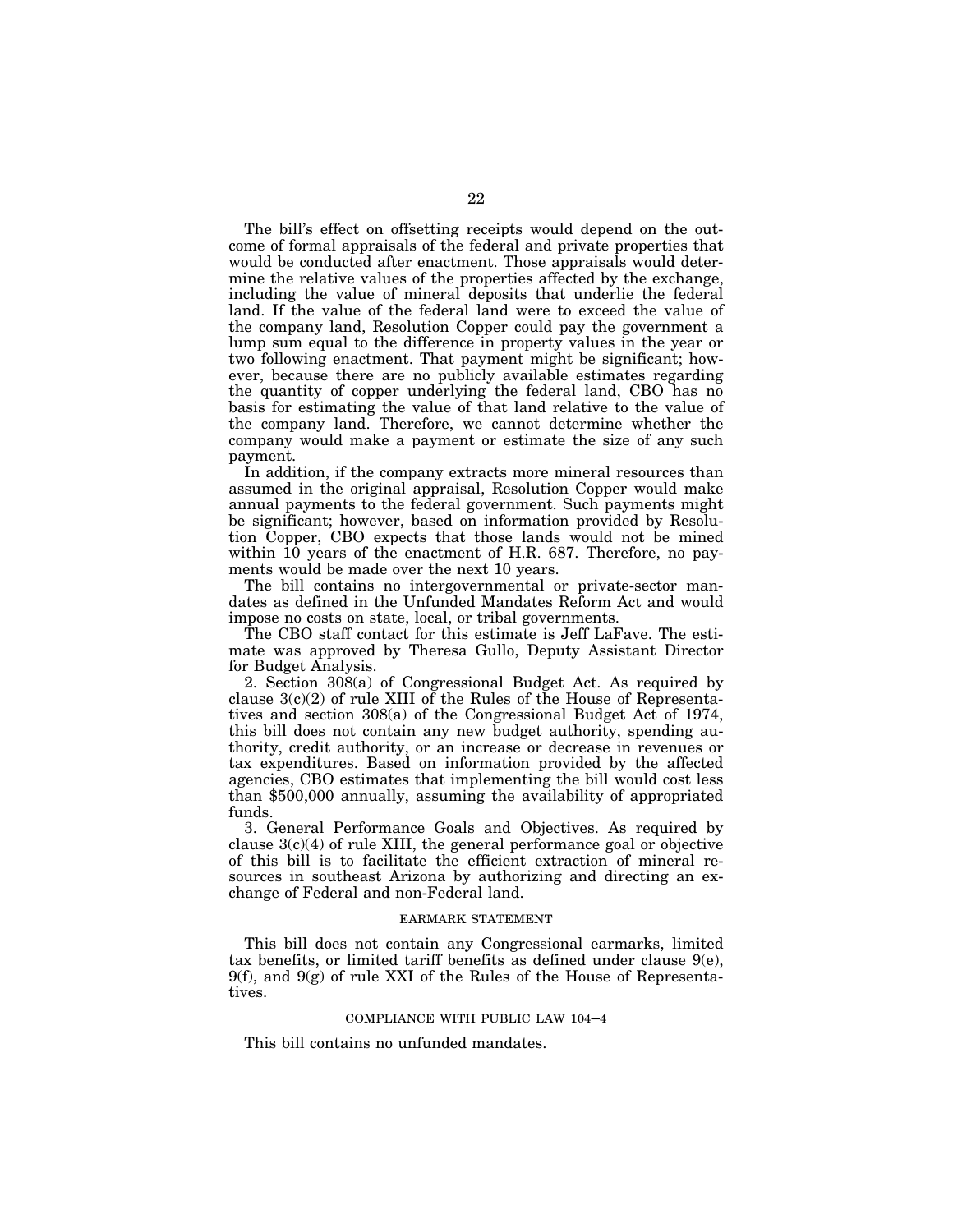#### COMPLIANCE WITH H. RES. 5

Directed Rule Making. The Chairman does not believe that this bill directs any executive branch official to conduct any specific rule-making proceedings.

Duplication of Existing Programs. This bill does not establish or reauthorize a program of the federal government known to be duplicative of another program. Such program was not included in any report from the Government Accountability Office to Congress pursuant to section 21 of Public Law 111–139 or identified in the most recent Catalog of Federal Domestic Assistance published pursuant to the Federal Program Information Act (Public Law 95–220, as amended by Public Law 98–169) as relating to other programs.

PREEMPTION OF STATE, LOCAL OR TRIBAL LAW

This bill is not intended to preempt any State, local or tribal law.

### CHANGES IN EXISTING LAW

If enacted, this bill would make no changes in existing law.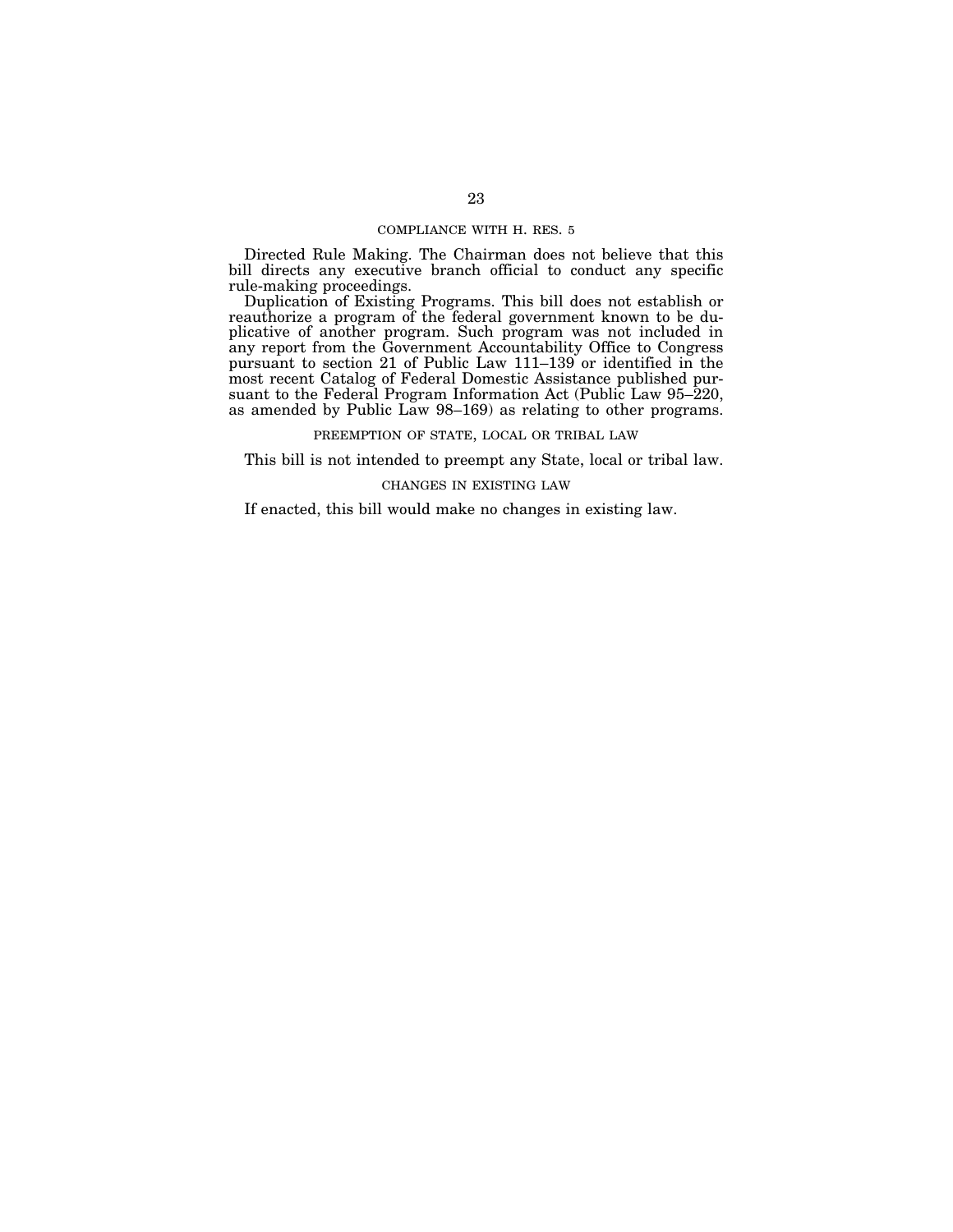### DISSENTING VIEWS

H.R. 687 will rob Native People of their heritage, local people of their water and the American people of valuable natural resources, all to benefit two large, foreign-owned mining corporations. This legislation is an abdication of our responsibilities as stewards of the public lands and the public trust and it should be rejected by the House.

Resolution Copper Mining, LLC (Resolution Copper) is a subsidiary of Rio Tinto and BHP-Billiton. Resolution Copper owns land and holds mining claims on the Tonto National Forest in Southeastern Arizona. The company believes the area is home to a significant copper deposit and is seeking to develop a lucrative copper mining operation. However, approximately 760 acres of national forest land in the area was withdrawn from mining by President Eisenhower in 1955. Resolution Copper is seeking H.R. 687 to require the federal government to exchange the withdrawn forest land for land owned by the Company so that the mining operation can proceed.

Evaluating the merits of land exchanges is difficult under the best of circumstances; H.R. 687 would require this land exchange to proceed under the worst of circumstances. By waiving timely Tribal consultation, standard appraisal requirements and meaningful compliance with the National Environmental Policy Act (NEPA) (42 U.S.C. § 4321 et seq.), H.R. 687 would require that the exchange go forward without mitigation or even analysis of its potentially devastating impacts.

Testimony received by the Committee indicates that the mining operation planned by Resolution Copper would require 40,000 acrefeet of water per year; roughly the amount used by the city of Tempe (population 160,000). The company has been less than transparent regarding where they would find this massive quantity of water in Southeastern Arizona. Past practice for mining companies has been to simply sink deeper wells and take the water they need, leaving their neighbors literally high and dry.

Securing a fair return to taxpayers on this exchange is difficult given that the most valuable aspect of the exchange by far is the copper, the value of which is speculative but estimated to be worth billions of dollars. Rather than clarifying the valuation issue, H.R. 687 further muddies the waters by requiring highly unusual appraisal procedures which fail to guarantee that Resolution Copper will pay a fair price for the copper it stands to receive from the American people.

The principal justification for this land exchange is the creation of jobs in Southeastern Arizona. These claims are highly suspect, however, given that Rio Tinto and BHP-Billiton are pioneers in the automation and remote control of mining operations.